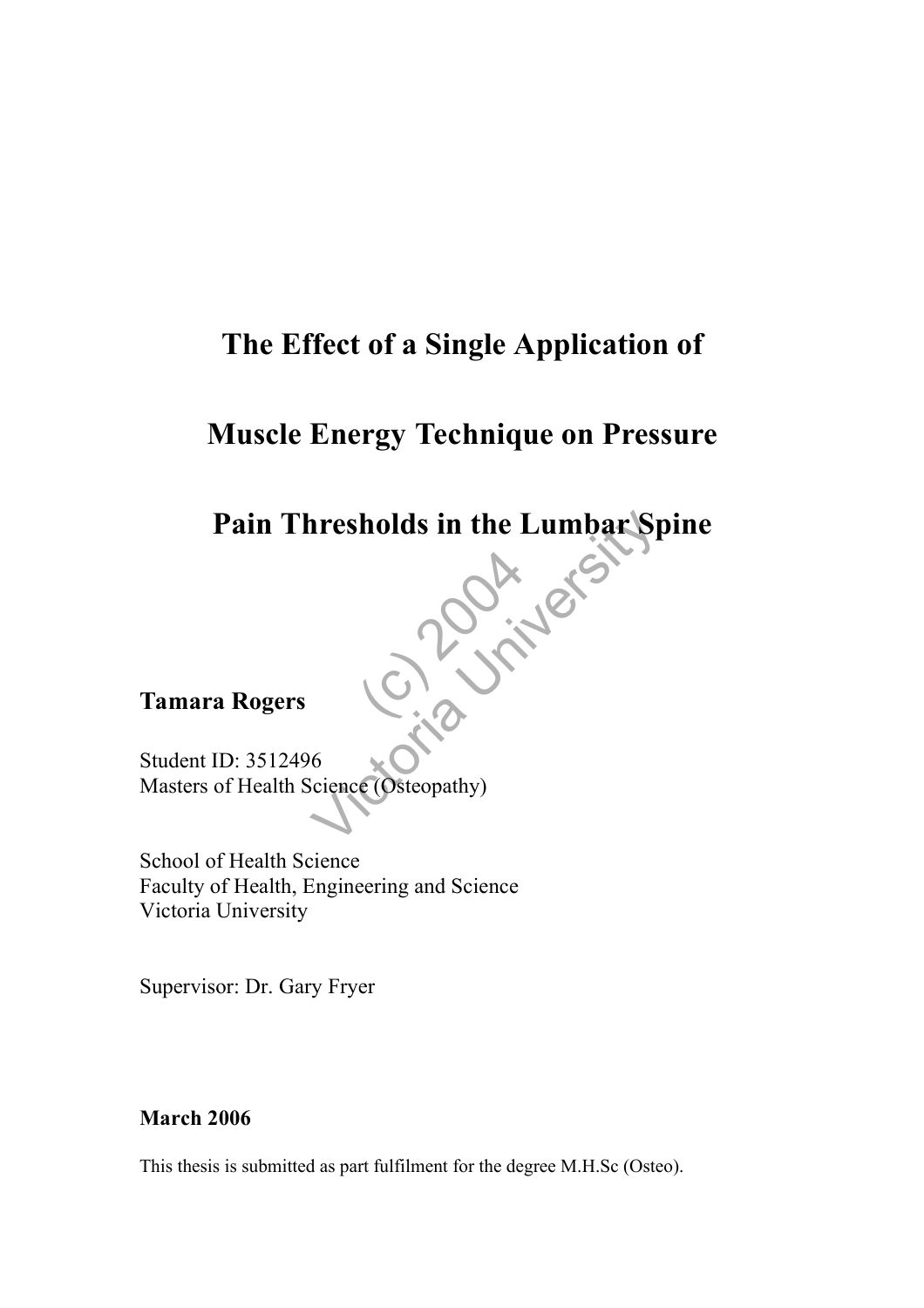#### **Abstract**

*Background and objectives:* Muscle energy technique (MET) is commonly used by osteopaths and other manual therapists in the treatment of spinal and joint pain, but there has been little investigation of its effectiveness on pain reduction, particularly in the lumbar region. The aim of this study was to investigate the immediate effect of a single application of MET on pressure pain thresholds (PPT) in the lumbar spine in an asymptomatic population.

An electronic algometer<br>
cted to another room an<br>
rotational MET or a sh<br>
rects returned for re-mea<br>
ment intervention The directed to another room and were randomly<br>there a rotational MET or a sham "functional" tr<br>subjects returned for re-measurement of PPT l<br>treatment intervention.<br>ervention; a small, significant increase in mean<br>32 kPa, *Methods:* Fifty-nine asymptomatic volunteers (age  $= 23$  years  $\pm 4.4$ , 40 female, 19 male) were recruited from the Victoria University student population. The lumbar spinous process reported as most sensitive to manual springing by each subject was marked using a skin pencil. An electronic algometer was used to determine the PPT at this level. Subjects were directed to another room and were randomly assigned to a single application of either a rotational MET or a sham "functional" treatment. Following intervention, subjects returned for re-measurement of PPT by an examiner who was blinded to the treatment intervention.

*Results:* Following intervention, a small, significant increase in mean PPT was found in the MET group (21.32 kPa,  $P=0.02$ ), whereas a non-significant decrease in PPT occurred in the sham group (-17.16 kPa). When the difference scores of the two groups were analysed using an independent t-test, a significant difference between the groups was found (P=0.002), and a large between-group effect size  $(d = 0.85)$  was calculated.

*Conclusion:* A single application of rotational MET to the lumbar spine did produce a significant increase in PPT in this asymptomatic population. Caution must be used when interpreting this result because the change in PPT was small and within the error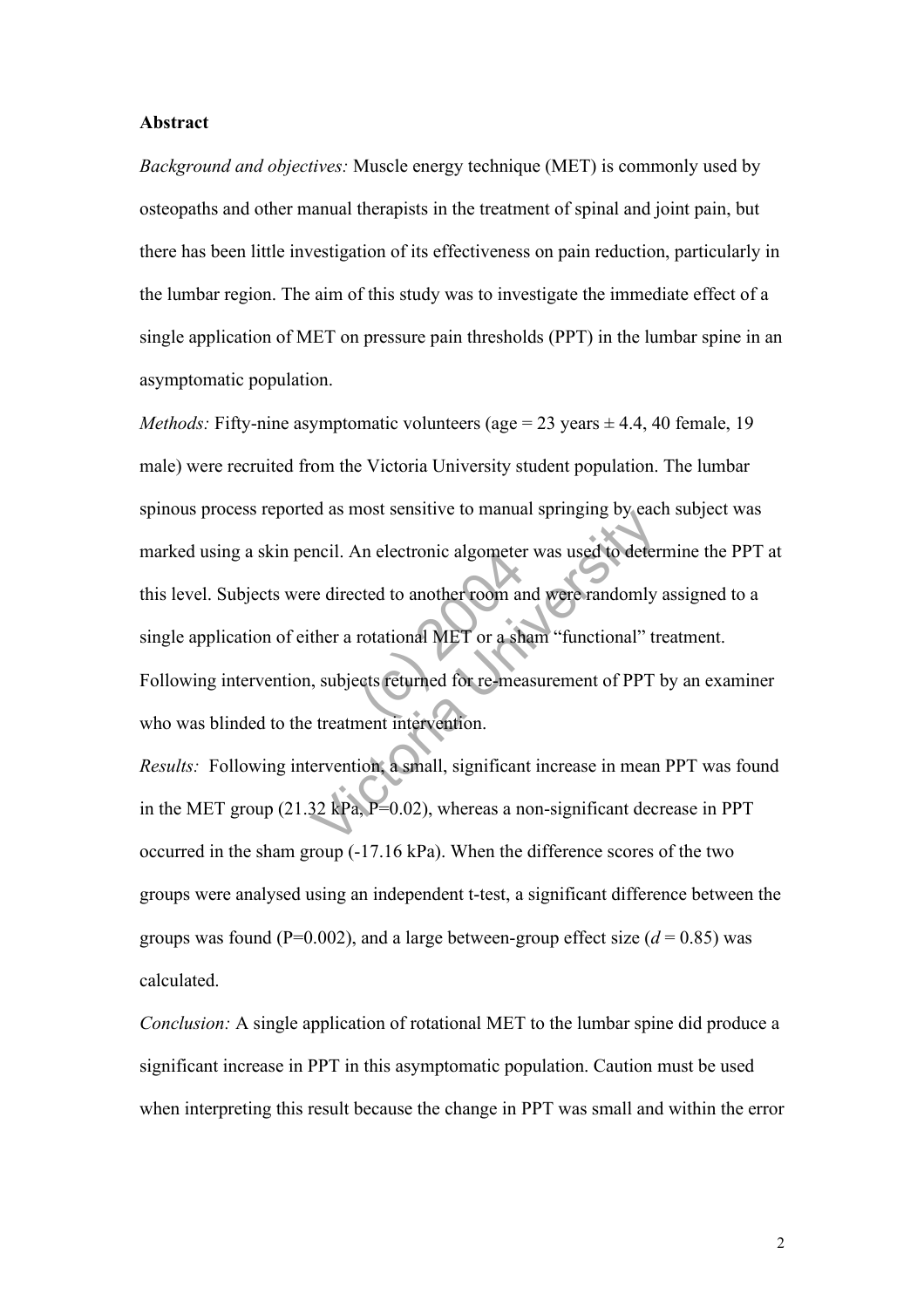range of the testing equipment. Future research is recommended in symptomatic populations.

*Keywords:* Muscle energy technique, algometry, pressure pain thresholds, osteopathy

(c) 2012 Jicordia University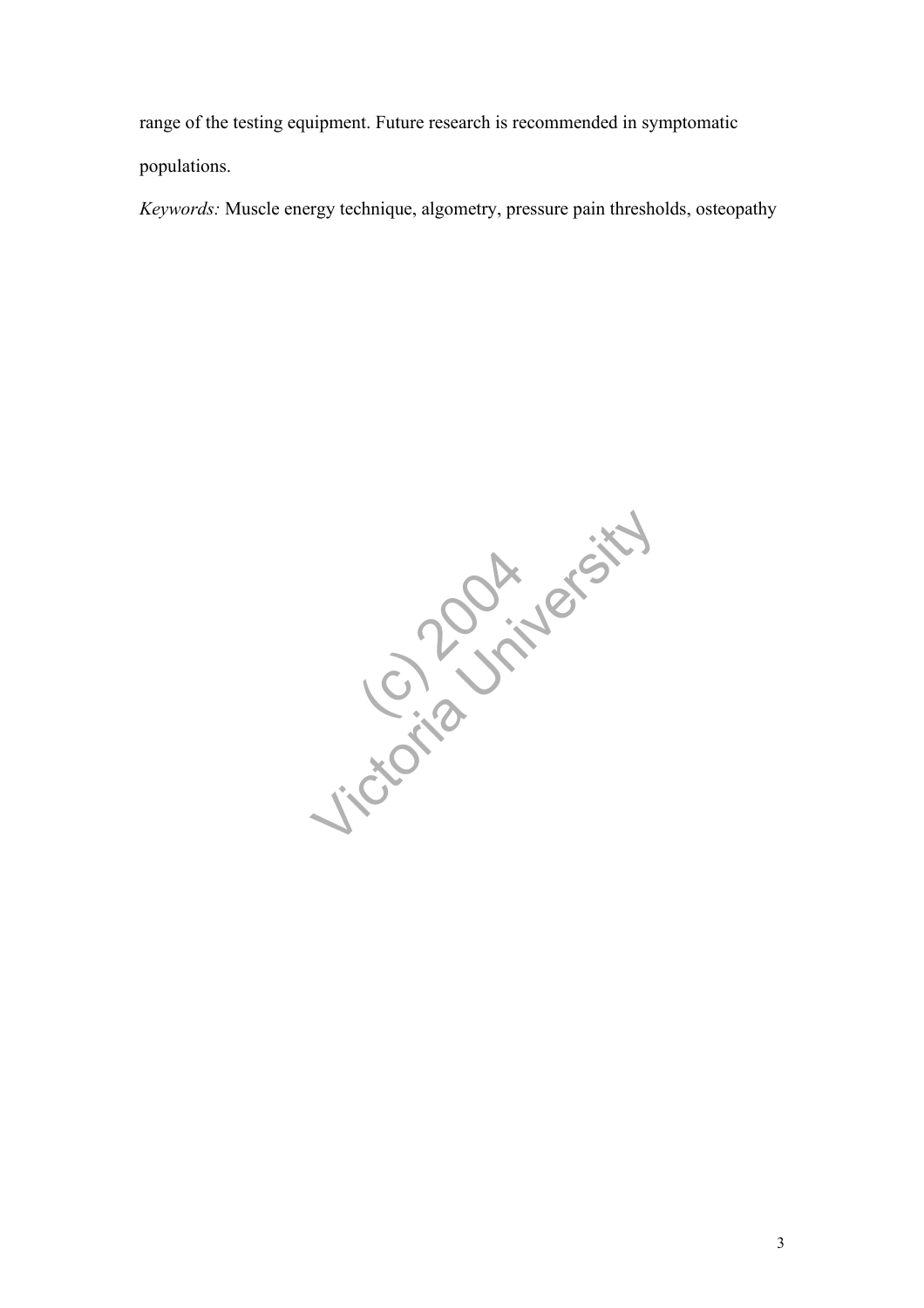#### **Introduction**

Authors of manual therapy have advocated various methods to treat patients with low back pain (LBP), including exercise therapy, massage, ergonomic advice, electrotherapy, short-wave diathermy and spinal manipulative therapy.<sup>1-3</sup> Two commonly advocated forms of manual treatment that differ with respect to the velocity and force applied to the target vertebral joint are manipulation and mobilisation. Muscle energy technique (MET) is a form of mobilisation<sup>4</sup> that is claimed to be effective in treating restrictions of both the spine and extremeties. 5

weakened muscle or gr<br>n with restricted mobil<br>uscle which is placed<br>intensity, against a dis<br>intensity, against a dis ically weakened muscle or group, to reduce locate<br>ically weakened muscle or group, to reduce locate<br>culation with restricted mobility. MET involves<br>nt's muscle which is placed on stretch in a prec<br>vels of intensity, agains Greenman<sup>6</sup> has referred to the use of MET in lengthening a contractured muscle, to strengthen a physiologically weakened muscle or group, to reduce localised oedema and to mobilise an articulation with restricted mobility. MET involves the voluntary contraction of the patient's muscle which is placed on stretch in a precisely controlled direction, at varying levels of intensity, against a distinctly executed counterforce applied by the operator.<sup>6</sup> A typical application of MET involves the dysfunctional joint placed at its restrictive barrier and the patient is asked to perform a gentle, 5 second isometric contraction away from the barrier against the specific counterforce provided by the practitioner. Following a few seconds of relaxation, the restrictive barrier is often perceived to yield, and the joint can be repositioned to a new barrier with the procedure being repeated three to five times.<sup>6,7</sup>

There are few studies available that support the claims of authors who advocate MET for increasing ROM and decreasing spinal pain. Three studies<sup>8-10</sup> have reported an increased ROM in the spinal region following a varied number of MET treatments. While asymptomatic subjects were used, all subjects presented with some restriction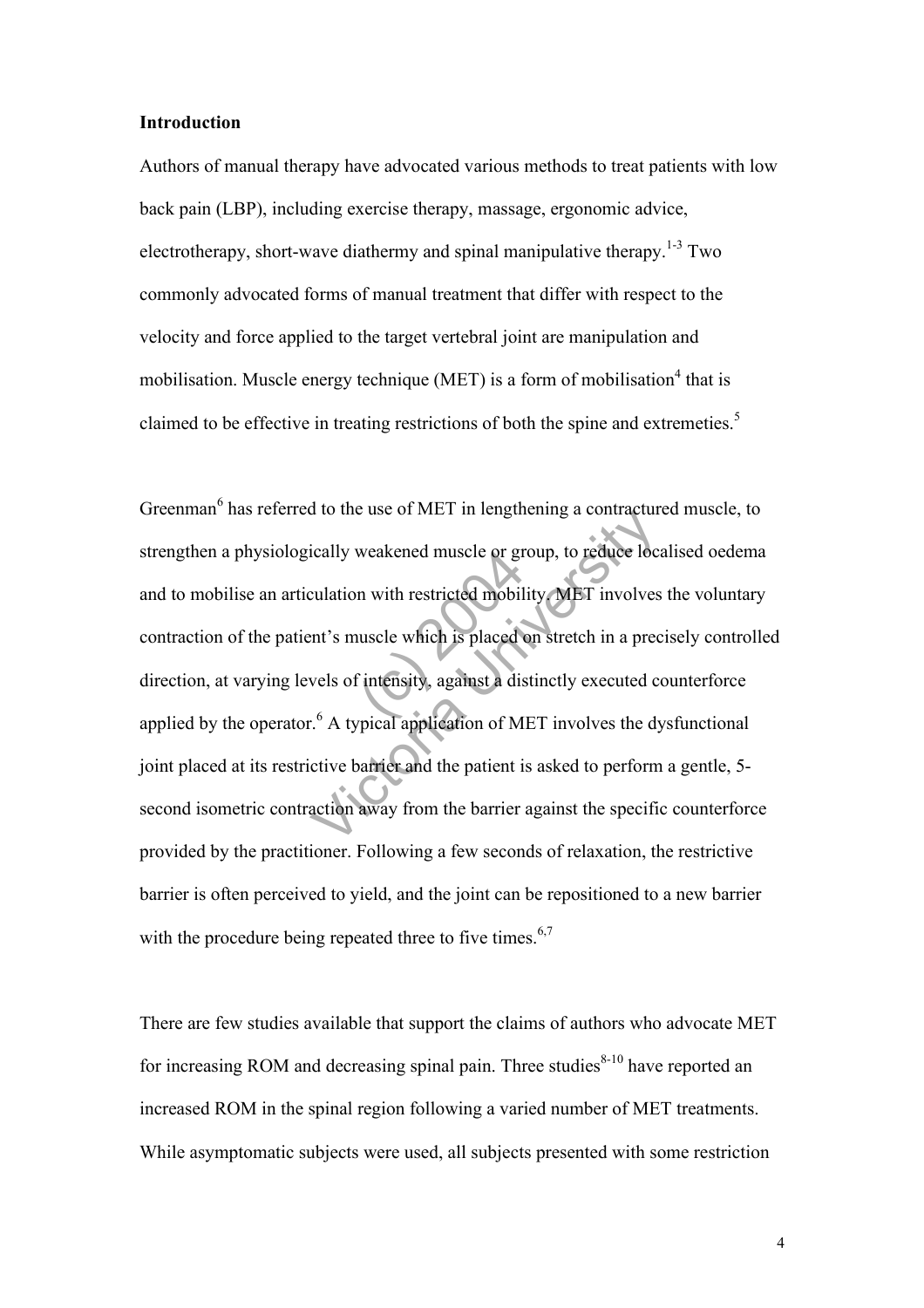The University of MET on Spinal particular the Contract of MET on Spinal particular the Contract of the Contract of the Contract of the Contract of the Contract of the Contract of the Contract of the Contract of the Contra in spinal movement. Lenehan et al<sup>9</sup> used a single application of MET in the thoracic region on the side of the rotation restriction which produced a significant improvement (*P*<0.0005) in active trunk rotation but not to the non-restricted side nor within the control group. Earlier studies $8,10$  by Schenk and colleagues used a fourweek period of MET treatment and found similar increases in range of motion in the treatment, but not control groups. In the study that investigated the cervical spine<sup>8</sup>, subjects had multiple restrictions in movement but were treated on the side of the rotation dysfunction. This produced significant improvement only in the range of rotation when compared to the control group. Whereas, subjects in the lumbar study<sup>10</sup> presented with limited lumbar extension and following a rotational MET at L5/S1, the treatment group showed significant improvement in lumbar extension compared to the control.

d significant improvement in lumbar extension<br>d significant improvement in lumbar extension<br>d significant improvement in lumbar extension<br>e effect of MET on spinal pain exist in the rev<br>considerably in their design. Cassid Only two studies on the effect of MET on spinal pain exist in the reviewed literature, and these studies vary considerably in their design. Cassidy et al<sup>4</sup> reported greater pain relief from acute and chronic patients with unilateral neck pain following a single rotational manipulation compared to MET. Pain intensity was rated on the 101-point numerical rating scale (NRS-101) and was found to be decreased by more than 1.5 times in the manipulated group, although both treatments increased cervical ROM to a similar degree.<sup>4</sup> In a pilot clinical trial, Wilson et al<sup>11</sup> compared the effect of a 4-week period of MET treatment with a control on patients with acute LBP, matched according to their age, gender and initial Oswestry score. On their first and eighth visits, patients completed an Oswestry Disability Index (ODI) for a change of scores and although both groups received comprehensive exercise programs, only the MET group showed improved function and decreased disability as scored on the ODI. Their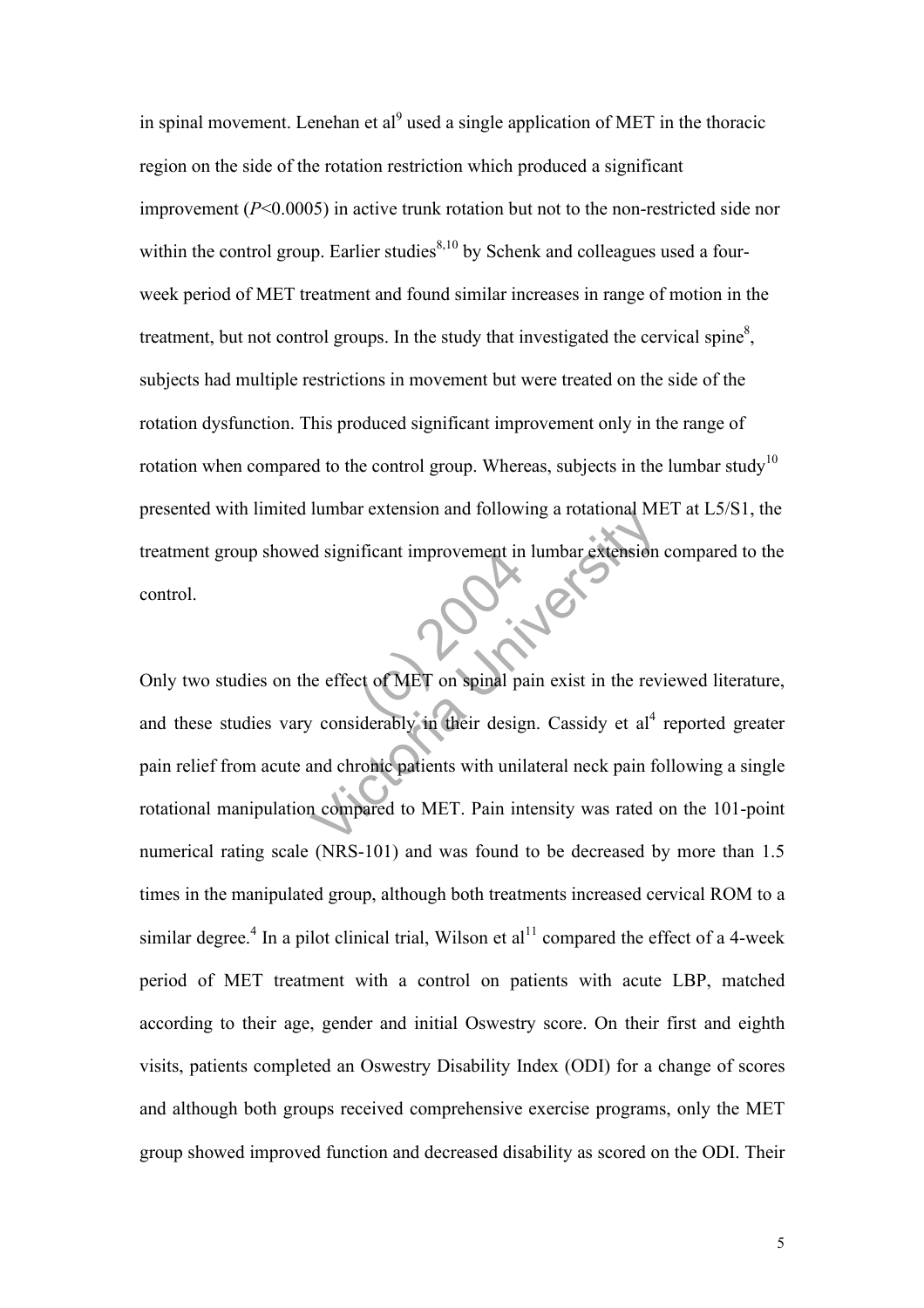mean post-treatment Oswestry score was 7% compared to 15% in control group which represented a minimum of 6 out of 10 questions scored as disability without pain.

creasing in a caudad diverse.<br>
E. In a pilot reliability s<br>
e cervical and thoracic<br>
(ICC > 0,75). PPT increasing in a caudad direction from eervices<br>
Dependent of the services of the cervical and thoracic levels was excelled<br>
University of the cervical and thoracic levels was excelled<br>
University of the services of the Another form of pain measurement that has been shown to be a reliable and repeatable tool to quantify local pain and tenderness is pressure algometry.<sup>12,13</sup> The pressure-pain threshold (PPT) of an individual is defined as the minimum force that induces pain or discomfort and this is assessed by the calibrated pressure algometer.<sup>14</sup> Algometric measurements have established normal PPT values in asymptomatic individuals as seen by Keating et  $al<sup>13</sup>$  who demonstrated a normal regional variance within the spine, with PPT increasing in a caudad direction from cervical to thoracic and lumbar spinous processes. In a pilot reliability study, Keating et al showed that reproducibility of PPTs in the cervical and thoracic levels was excellent (ICC > 0.9) and good at the lumbar level  $(ICC > 0.75)$ .

Recently, Fryer et al<sup>14</sup> used PPT measurements of the thoracic spine to examine the hypoalgesic effect of mobilisation & manipulation in ninety-six asymptomatic student volunteers. Both a single application of extension mobilisation and high velocity manipulation produced significantly increased PPT in the thoracic spine, whereas the sham control intervention did not. Mobilisation was also found to be more effective for pain reduction and produced greater improvement in PPTs compared to manipulation. While this study<sup>14</sup> supports the efficacy for mobilisation and potentially a preference for applying it in the clinical setting, another form of mobilisation, MET, has had limited research<sup>10,11</sup> supporting its use in the lumbar spine. Yet, osteopaths continue to employ techniques like MET for LBP, which remains a commonly treated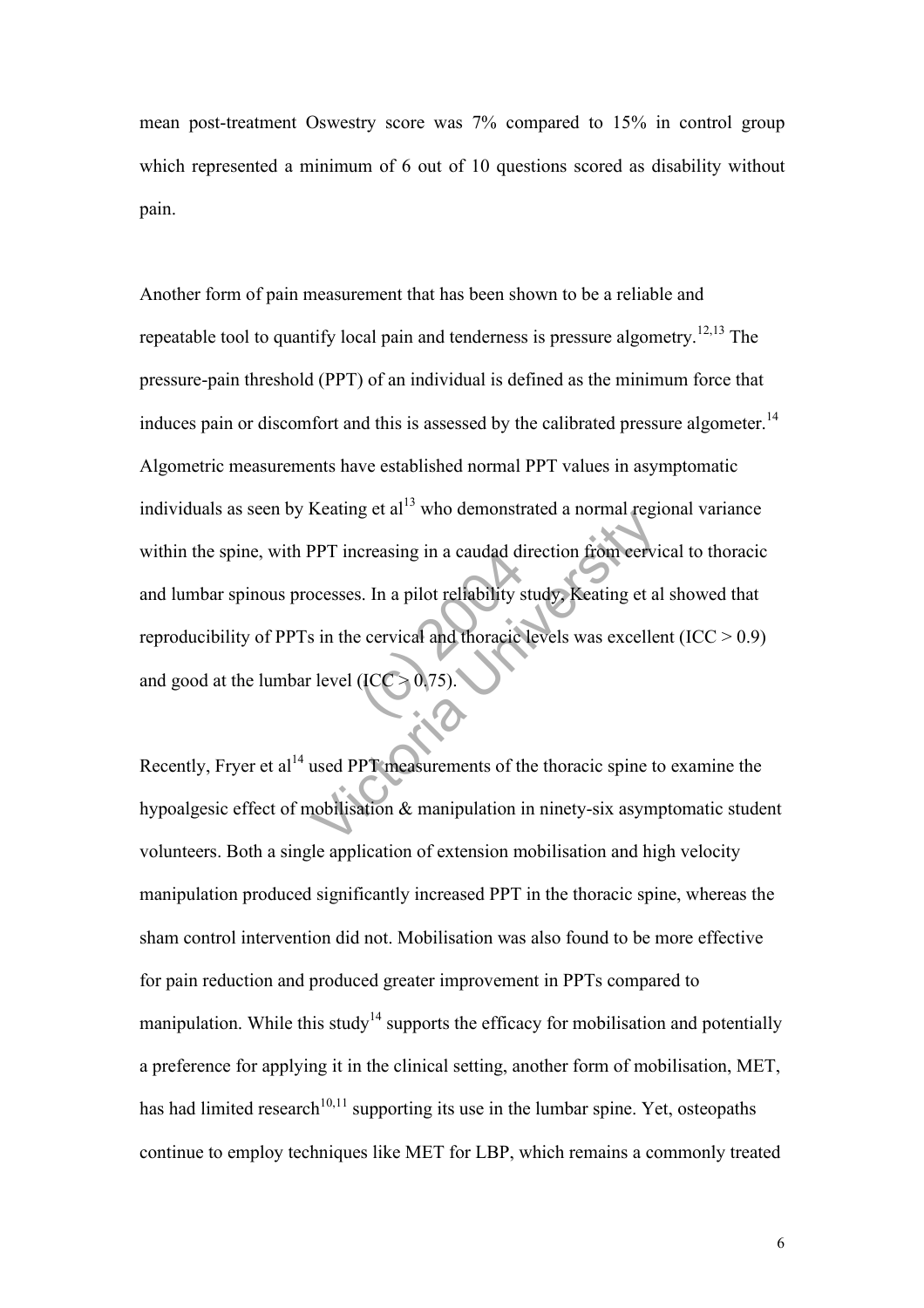condition worldwide. MET has not been previously investigated regarding its efficacy on lumbar spinal pain using PPT. The present study aimed to investigate the effect of MET on PPTs in the lumbar spine in an asymptomatic population.

(c) 2012 Jicordia University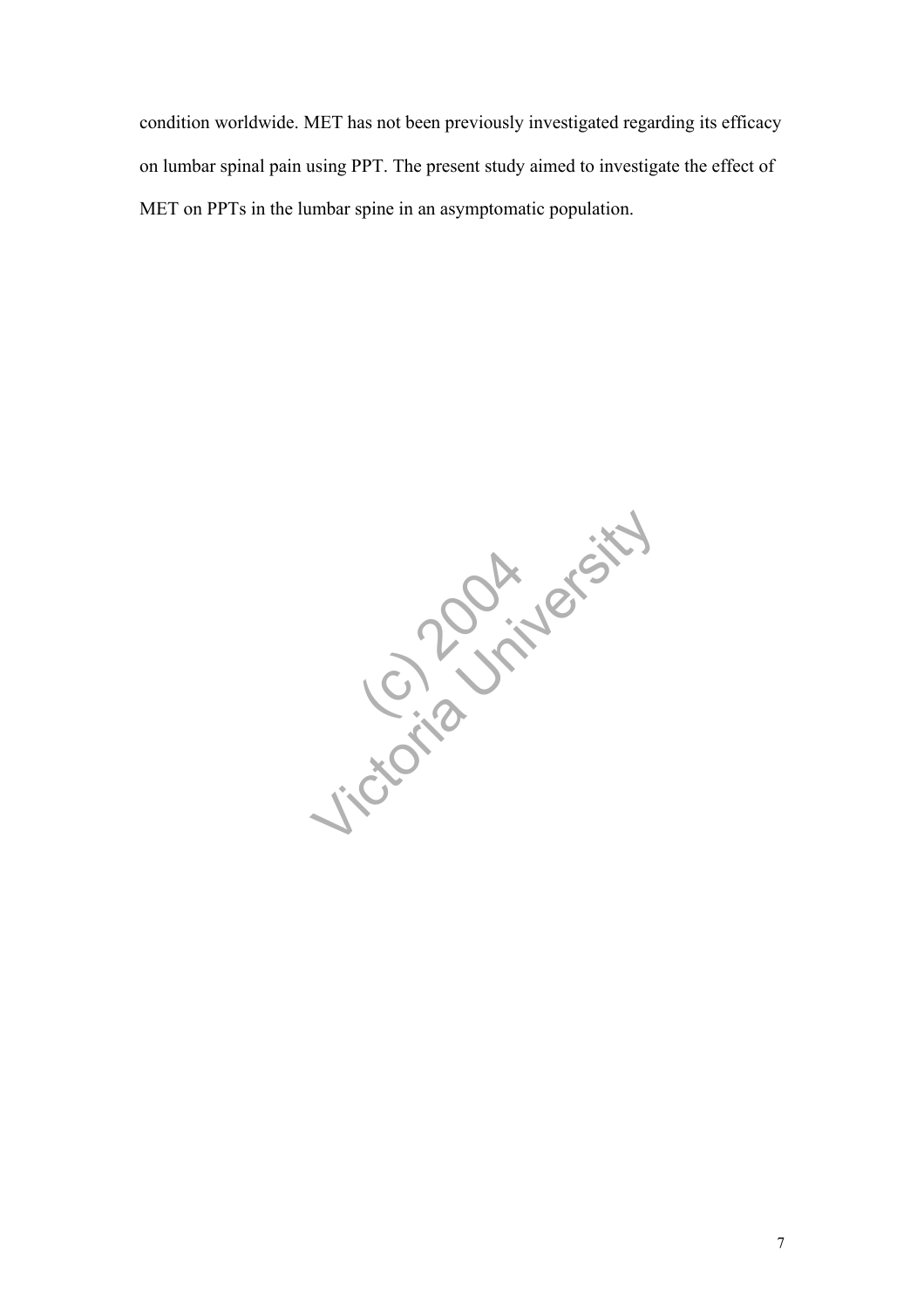#### **Methods**

#### **Subjects**

beld electronic press Fifty-nine asymptomatic volunteers (40 female and 19 male) aged between  $18 - 35$ years (age= $23 \pm 4.4$  yrs) were recruited from the student population at Victoria University. All participants completed a consent form subsequent to their understanding of the information to participants form. Volunteers were excluded if they were suffering from low back or leg pain, numbness or weakness in the legs or low back, disc injury, low back trauma or surgery, pregnancy, were a long-term corticosteroid user, or if their lumbar spine had been treated with manual therapy in the preceding three days. Testing was performed at Victoria University Osteopathic Medicine Clinic. Ethics approval was received from the Victoria University Human Research Ethics Committee.

#### **Measures**

S. Testing was performed at victoria University<br>a approval was received from the Victoria University<br>ittee.<br>In the Victoria University<br>of the Victoria University<br>of the Victoria University<br>of the Victoria University<br>of the PPT was measured using a hand held electronic pressure algometer (Somedica Algometer Type 2, Sweden) which has been reported by Keating et al<sup>13</sup> to have substantial reproducibility for recording PPTs over lumbar spinous processes. The algometer consisted of a plastic handle, pressure transducer and an LCD screen which showed the amount and rate of pressure applied in  $kPa/cm<sup>2</sup>/second$ . The algometer was calibrated before each session and a 2cm-rubber probe was used for easier stabilisation over the lumbar spinous processes during measurements. A hand held button was also attached to the algometer which, when activated by the subject, immediately recorded the kPa value at the time.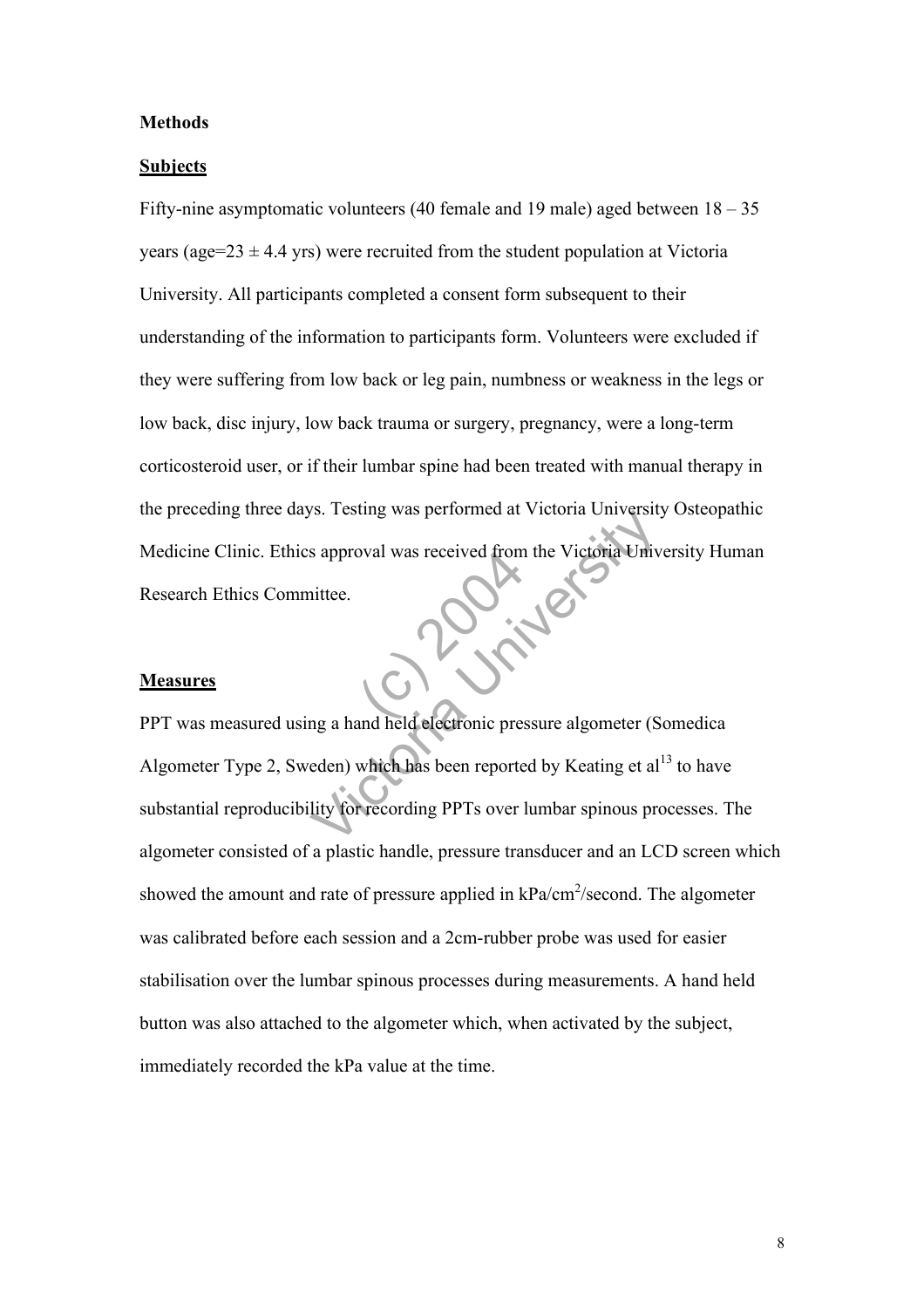#### *Pressure pain threshold*

onds between each one<br>cocedure for PPT measure<br>by both Keating et al<sup>13</sup><br>epeated application wit **Licity** Measurement of PPTs was performed using a method similar to that by Keating et  $al.<sup>13</sup>$  With the participant lying prone on the plinth, the algometer was positioned perpendicular to the spinous process of the marked vertebrae. Pressure was applied at a steady and constant rate of 40 kPa/second, as displayed on the algometer's LCD, which enabled the force to be applied at a consistent and accurate rate (Figure 1). The probe was stabilised between the researcher's thumb and index finger. Subjects were given a hand held button and were instructed to push the button when the sensation of pressure first changed to pain. The downward force was stopped immediately and the maximal pressure applied with the PPT, recorded. Three PPT measurements were taken, with a break of 10 seconds between each one, with the average being calculated as that subject's PPT. This procedure for PPT measurement was based on the methodology used in studies by both Keating et al<sup>13</sup> and Fryer et al.<sup>14</sup> Previous studies<sup>12,15</sup> have shown that repeated application with the algometer does not result in a change in sensitivity.

## *Pilot reliability study*

Before commencement of the present study, a pilot study was performed to determine the repeatability of the PPT measurement procedure. Twenty volunteers were recruited from the student population and were measured for PPT using the same procedure as for the main study. The participant was then instructed to leave the treatment room and return in approximately 1 minute to re-measure the PPT values. The mean difference between the first and second values was  $5.83 \text{ kPa} \pm 44.21$ , and the error range of the procedure (mean difference  $\pm$  SD of difference scores) was: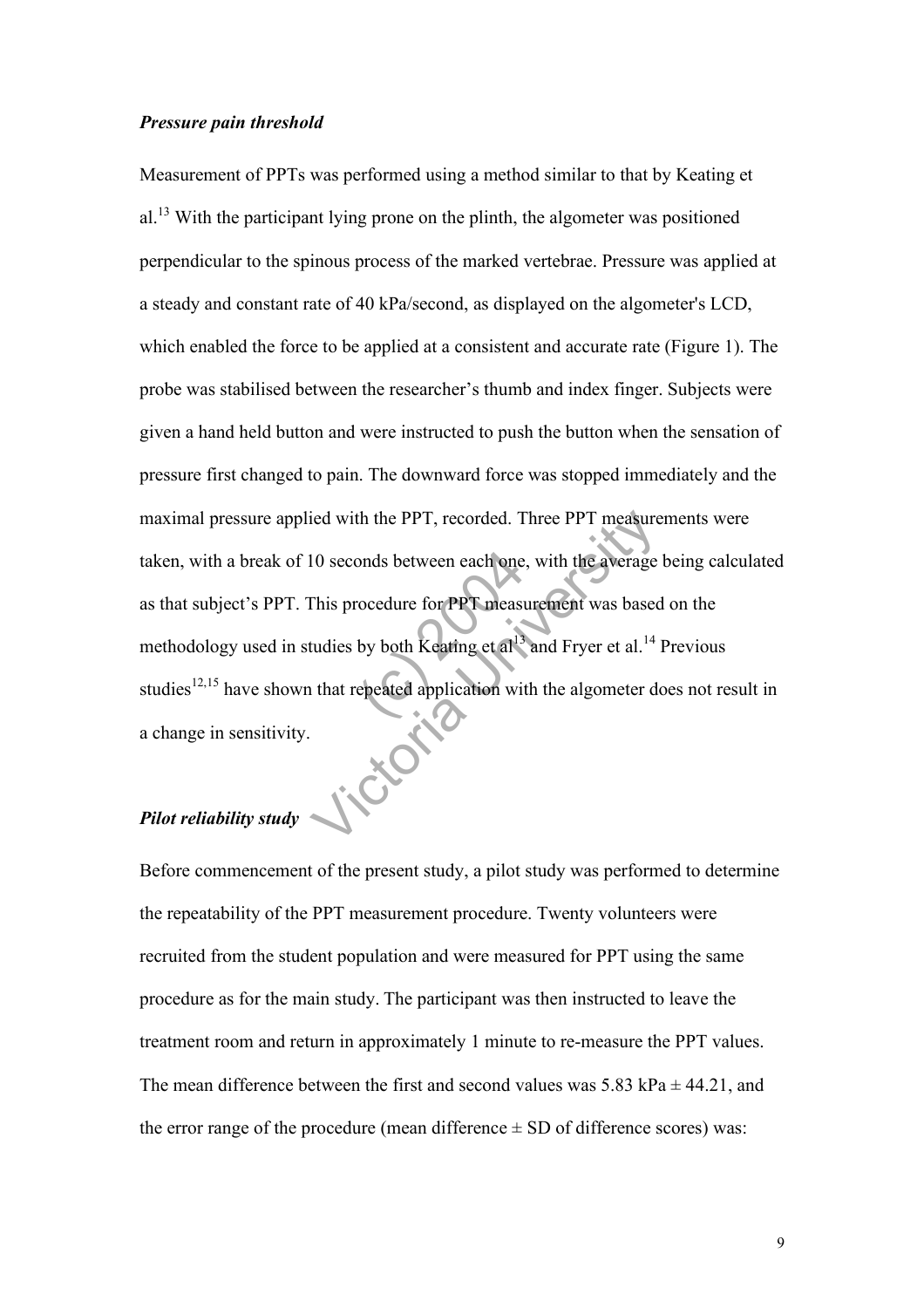38.38 kPa – 50.04 kPa. The average Intraclass Correlation Coefficient of the two trials was found to be  $\text{ICC} = 0.94$ , suggesting excellent repeatability.

#### **Procedure**

nent of PPT. Researcher<br>
r and record the PPT of<br>
to the room of Researc<br>
registered osteopath, r brocess that was most sensitive to pressure was<br>ssessment of PPT. Researcher 1 then left the ro<br>o enter and record the PPT of the marked spino<br>rected to the room of Researcher 3 room which<br>er 3, a registered osteopath, ran Subjects undressed and removed upper torso clothing to expose their lumbar spines and were offered open-backed gowns. The subject lay prone on the treatment table with the lumbar spine exposed. Researcher 1 used manual springing (two applications of postero-anterior pressure) on each lumbar spinous process and the subject reported the segment that was most sensitive. This procedure took between 10 to 15 seconds to perform. The spinous process that was most sensitive to pressure was then marked with a skin pencil for assessment of PPT. Researcher 1 then left the room which allowed Researcher 2 to enter and record the PPT of the marked spinous process. The participant was then directed to the room of Researcher 3 room which was less than 5 metres away. Researcher 3, a registered osteopath, randomly allocated the participant into an intervention group: MET (n=29) or a "functional"/sham treatment (n=30) via a similar method to lottery draw but the drawn tickets were replaced into the box after each selection to ensure each draw was truly random. The appropriate intervention was then performed and the participant was directed back to the initial room where Researcher 2 re-measured the PPT on the marked level as previously detailed. Participants were allowed to walk from one room to another as it was a very short distance and it was not considered that this activity may dampen the post-treatment change in PPT. If such a change was to occur due to movement, then the treatment change would likely be so transient as to be clinically irrelevant. Both Researchers 1 and 2 were blinded to the treatment allocation of the subjects.

10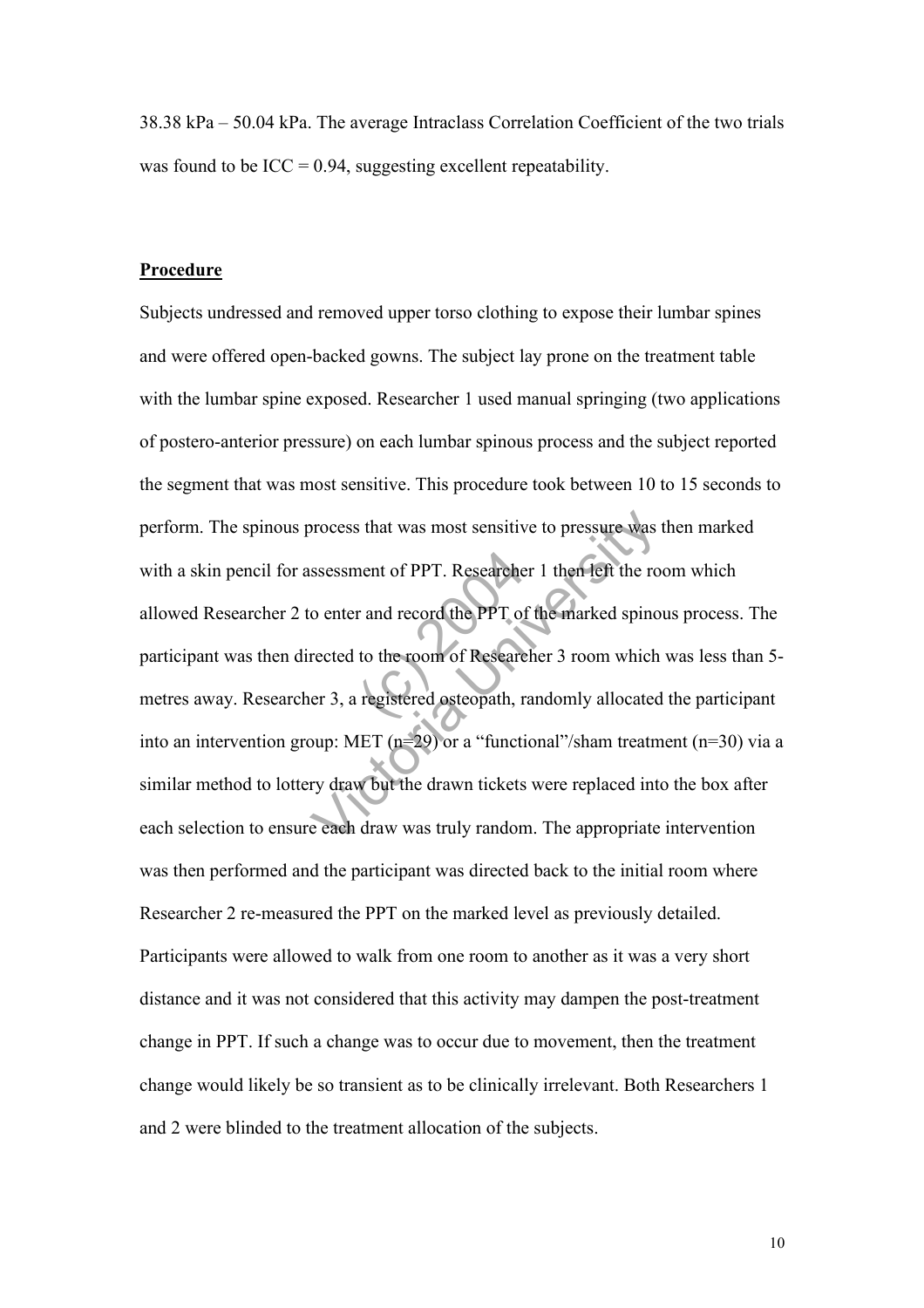#### **Treatment intervention**

#### *Muscle Energy Technique*

Researcher 3 applied a rotational MET, with a similar set-up to an osteopathic thrust manipulation technique<sup>5</sup> to the marked lumbar segment with the subject side-lying on the right and then left side. After the rotational motion barriers were engaged (as perceived by Researcher 3), the patient was instructed "to gently unwind" themselves using a moderately strong 5-second isometric contraction which may be estimated at 70% of a voluntary contraction by the patient (Figure 2). This rotation effort was resisted by the operator, and, following two seconds of relaxation, a new rotation barrier was engaged. This procedure was performed three times.

#### *Sham technique (placebo)*

the control group, a shat<br>jority of participants w *ebo)*<br>as in the control group, a sham treatment ('func<br>he majority of participants were osteopathic stu<br>opathic techniques, but due to the subtle leverage<br>ubjects would have difficulty in determining wl<br>The participant la To minimise subject bias in the control group, a sham treatment ('functional' technique) was used. The majority of participants were osteopathic students and knowledgeable of osteopathic techniques, but due to the subtle leverages involved in functional technique, subjects would have difficulty in determining whether it was performed incorrectly. The participant lay prone on the treatment table whilst Researcher 3 manoeuvred their lower limb into slight hip extension, to engage the 'barrier' (Figure 3). No restrictive barriers were engaged during the 30-second performance of the sham functional technique, which was followed by the patient's breath exhalation. Because functional technique involves subtle leverages, <sup>6,7</sup> participants were informed that they should feel little movement and that if they experienced any pain to report this to the researcher.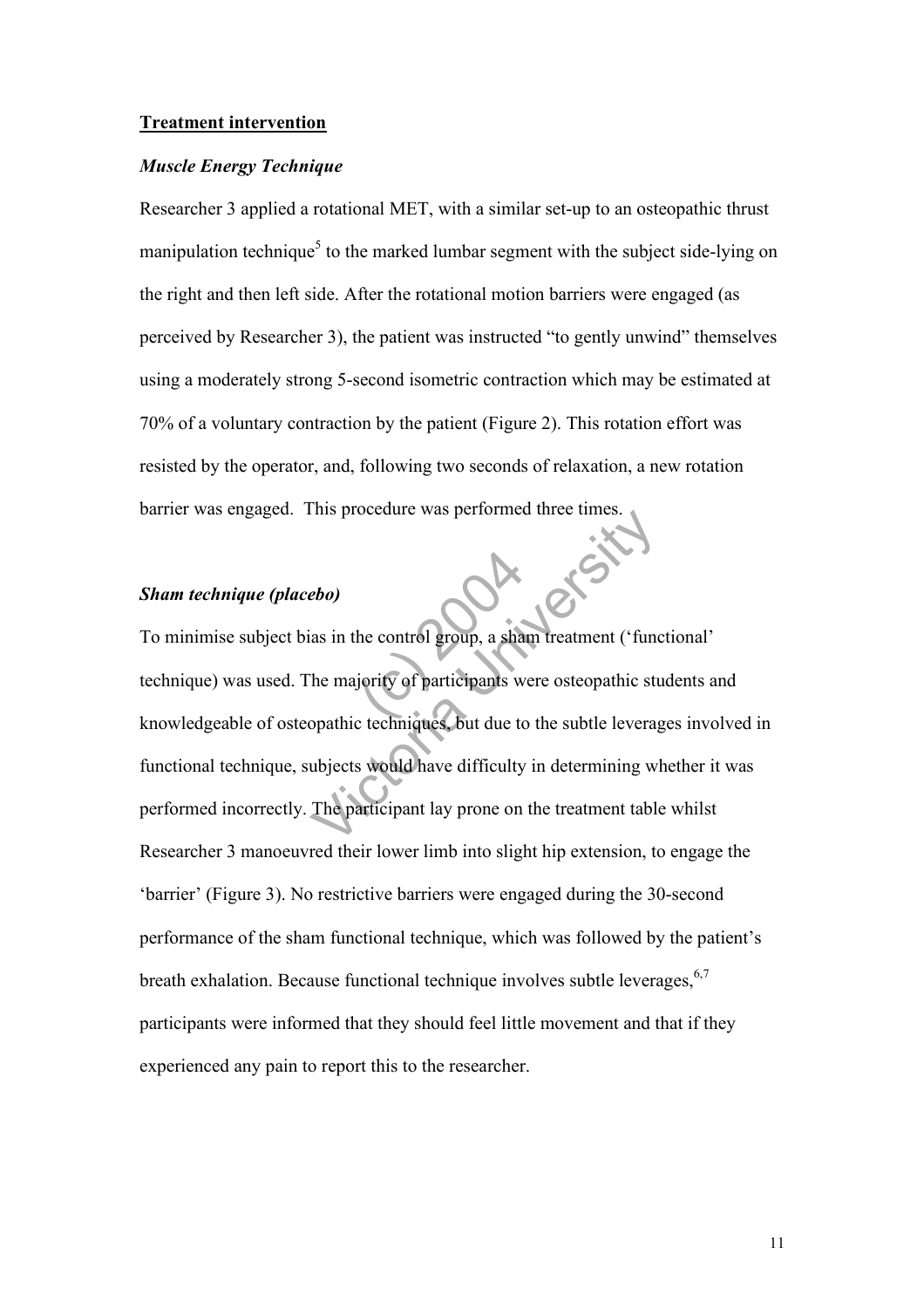#### **Statistical Methods**

Data was recorded by Researcher 2 and it was then collated using Microsoft Excel and analysed using SPSS, version 12.0. Pre- and post-intervention PPT measurements were analysed for within-group changes for the two groups using paired t-tests. An independent t-test was used to determine if differences existed between the changes produced by the two interventions. Statistical significance was set at the alpha 0.05 level. As several dependent t-tests were being performed, a *Bonferroni Correction* was chosen to reduce the risk of making a Type I error.<sup>17-19</sup> Effect sizes (Cohen's d) were also calculated within the groups (pre – post) and between the groups.

(c) 2012 Jicordia University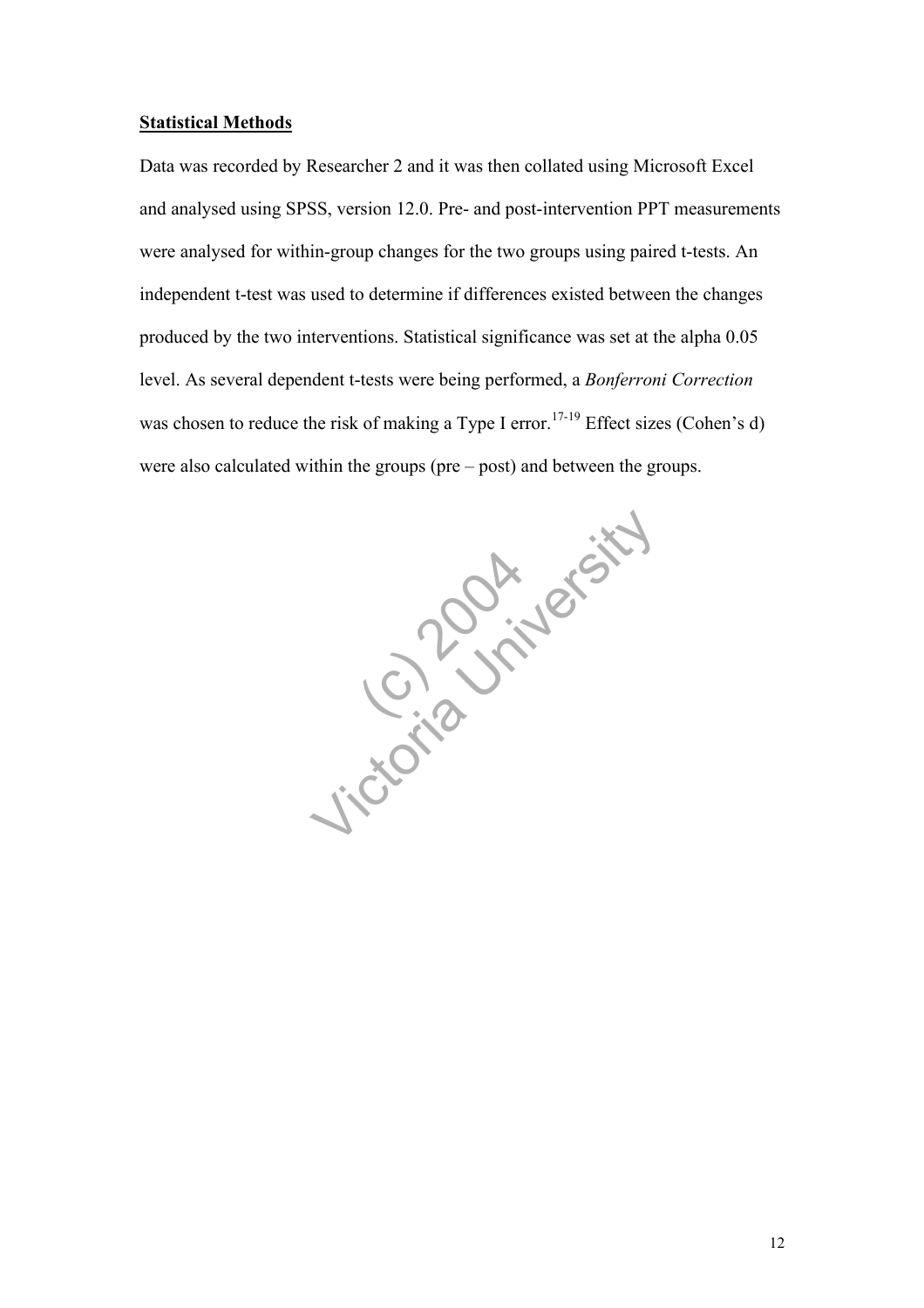#### **Results**

(2004). When the different solution<br>t t-test, a significant different solution<br>The effect size betwee<br>5) (Table 1).  $V = 0.38$ . When the different scores of the two greedent t-test, a significant difference between the function of the two greedent t-test, a significant difference between the function of  $U = 0.85$ ) (Table 1). Analysis of pre- and post- intervention PPT values (kPa) showed that there was a small increase in PPT in the MET group  $(21.32 \pm 45.07)$  and a decline in PPT for participants in the functional/placebo group  $(-17.16 \pm 45.02)$ . Paired t-tests indicated that there was a significant change for both groups – MET ( $t = -2.548$ ,  $P = 0.017$ ) had a significant increase in mean PPT whereas the placebo group ( $t = 2.087$ ,  $P = 0.046$ ) had a significant decrease in mean PPT. However, when the *Bonferroni Correction* was applied<sup>18-19</sup> by lowering the alpha level to  $P < 0.025$ , only the MET group displayed a significant change in mean PPT. The MET group was found to have a medium pre-post effect size  $(d = 0.47)$ , whereas the control group had a small to medium effect size  $(d = 0.38)$ . When the different scores of the two groups were analysed with an independent t-test, a significant difference between the groups was found ( $t = 3.280$ ,  $P = 0.002$ ). The effect size between MET and the functional/placebo group was also large  $(d = 0.85)$  (Table 1).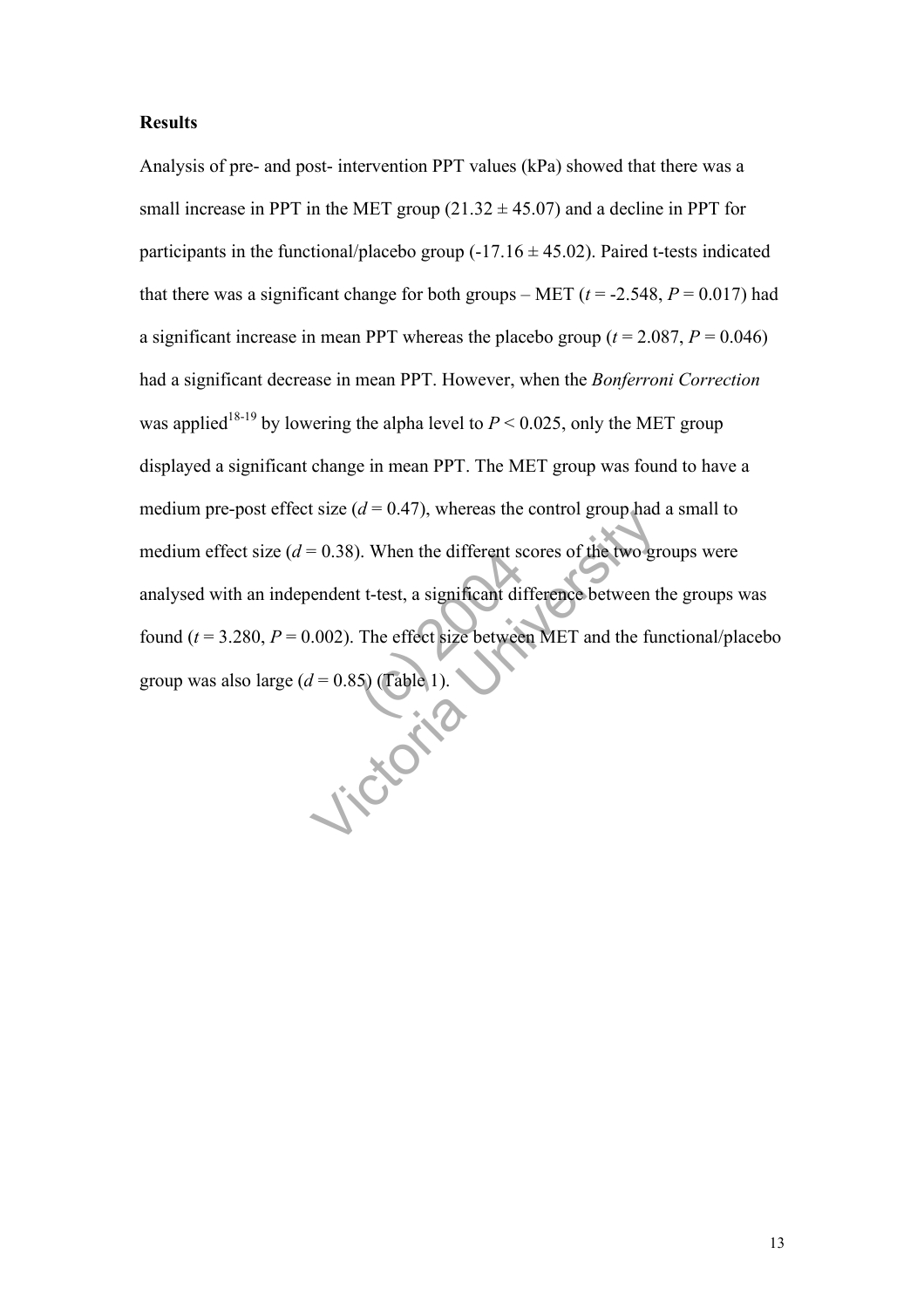#### **Discussion**

A recent study has confirmed that LBP amongst Australian adults is a common condition of mainly low-intensity pain with low associated disability, but over 10% of the sampled 3000 participants had been significantly disabled by pain in the past 6 months.<sup>16</sup> LBP is a commonly treated complaint by osteopaths and other manual practitioners using techniques like MET, despite limited research supporting its efficacy $10,11$ .

The sham control of the sham<br>(2) Compared to the sham<br>(2) compared to the sham<br>(2) Compared to the sham<br>(2) Compared to the sham<br>(2) Compared to the sham<br>(2) Compared to the sham<br>(2) Compared to the sham<br>(2) Compared to t ord the changes in the sham control group. MET<br>for PPT reduction with a mean increase of 21.3<br>= 0.47) compared to the sham control which had<br>to medium effect size  $(d = 0.38)$ . The difference<br>re significant ( $P = 0.002$ ), an The results of the present study appeared to indicate MET did significantly reduce pressure pain sensitivity in the lumbar spines of an asymptomatic population, relative to baseline measures and the changes in the sham control group. MET appeared to be slightly more effective for PPT reduction with a mean increase of 21.32 kPa and a medium effect size  $(d = 0.47)$  compared to the sham control which had a decrease of 17.16 kPa and a small to medium effect size  $(d = 0.38)$ . The differences in PPT between the groups were significant ( $P = 0.002$ ), and a large effect size ( $d = 0.85$ ) was observed. Despite these statistically significant results, the changes in kPa were small and within the error range of the measurement procedure (50 kPa), making these significant changes of little meaning.

Previous studies on MET in the lumbar region have suggested that this technique may reduce spinal pain<sup>11</sup> and improve  $ROM<sup>10</sup>$ . Unfortunately, no previous study which has examined the effect of manual treatment on PPT has reported the error range (38.38 kPa – 50.04 kPa in the present study) associated with the use of a pressure algometer, which makes interpretation of the clinical significance of these studies difficult. This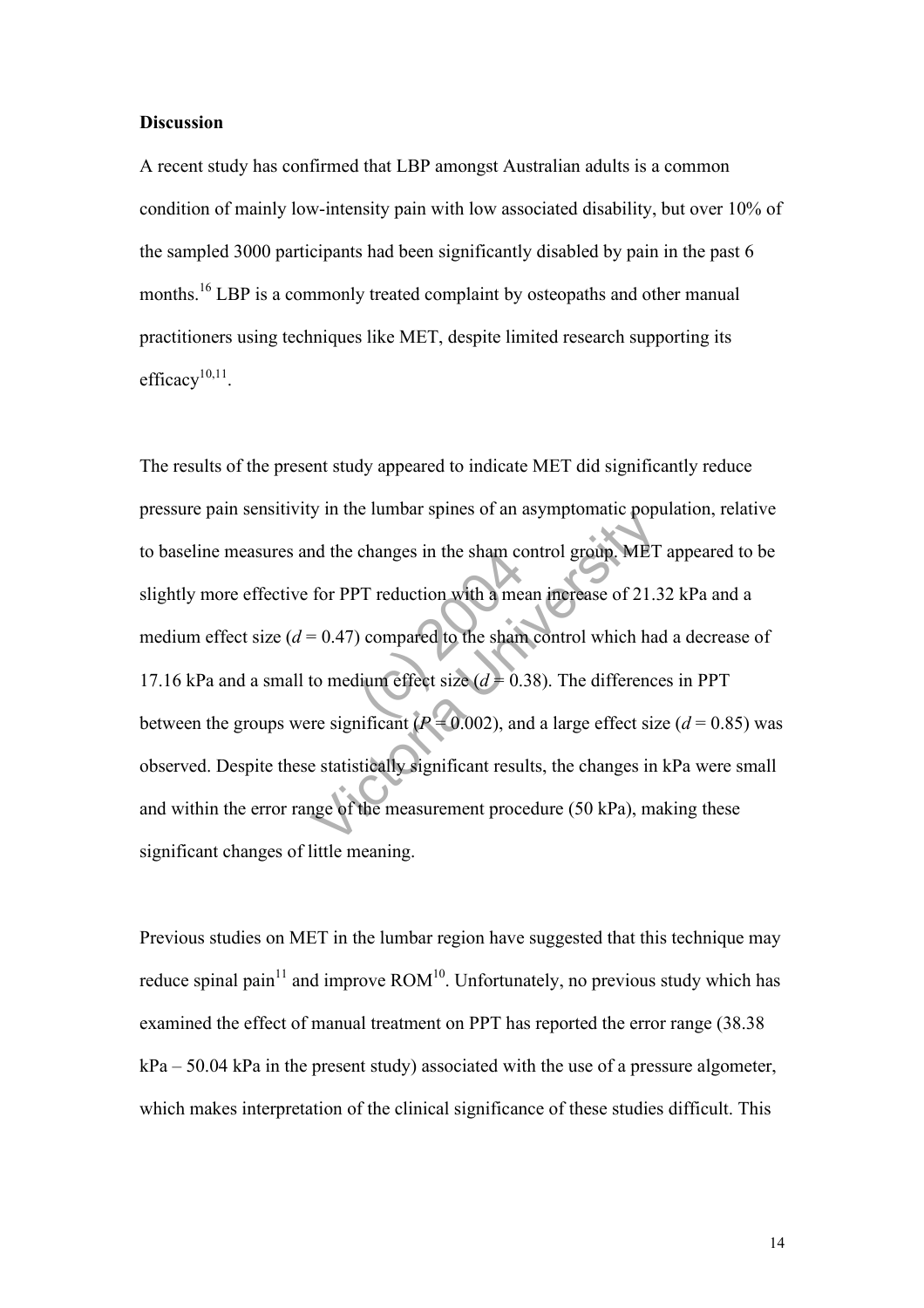present study failed to demonstrate any meaningful changes on PPT in the lumbar spine in an asymptomatic population using MET.

Solution to directly contained the present study examples in based on the individue opposed to the pre-determined the pre-determined the pre-determined the pre-determined the pre-determined the pre-determined the pre-deter  $\pm$  182) at the level of E<sub>4</sub>, whereas the present s<br>2). It is difficult to directly compare the mean P<br>because the present study examined variable lu<br>chosen based on the individual's perception of<br>ded, as opposed to the The lack of a significant change to PPT may be due to a number of factors. Although the subjects were asymptomatic, the spinal segment which was most sensitive to manual pressure was chosen, using the method adopted by Fryer et al<sup>14</sup>. The authors believed that this segment may be more responsive to treatment. The selection of a relatively sensitive segment may possibly explain the large difference in pre-treatment PPT with previously reported normative values.<sup>13</sup> Keating et al<sup>13</sup> reported a mean PPT value of 504 kPa  $(\pm 182)$  at the level of L4, whereas the present study had a mean value of 270 kPa  $(± 112)$ . It is difficult to directly compare the mean PPT values between these studies, because the present study examined variable lumbar levels (L1 to L5) which had been chosen based on the individual's perception of tenderness and as such were not recorded, as opposed to the pre-determined L4 segment of Keating's study.

This study had a relatively large error range of 38.38 kPa – 50.04 kPa in the PPT measurement procedure that was due to the comparatively large variation in repeated measures and resultant standard deviations (Table 1). The sensation of pain is subjective and this fact may have contributed to the large standard deviations. However, the relatively large standard deviation (112 kPa) was comparable to – and smaller than – that of Keating et al<sup>13</sup> (182 kPa). It is likely that any study which uses PPT measurement will have large standard deviations, and will need to produce large changes in PPT in order to demonstrate a significant treatment effect.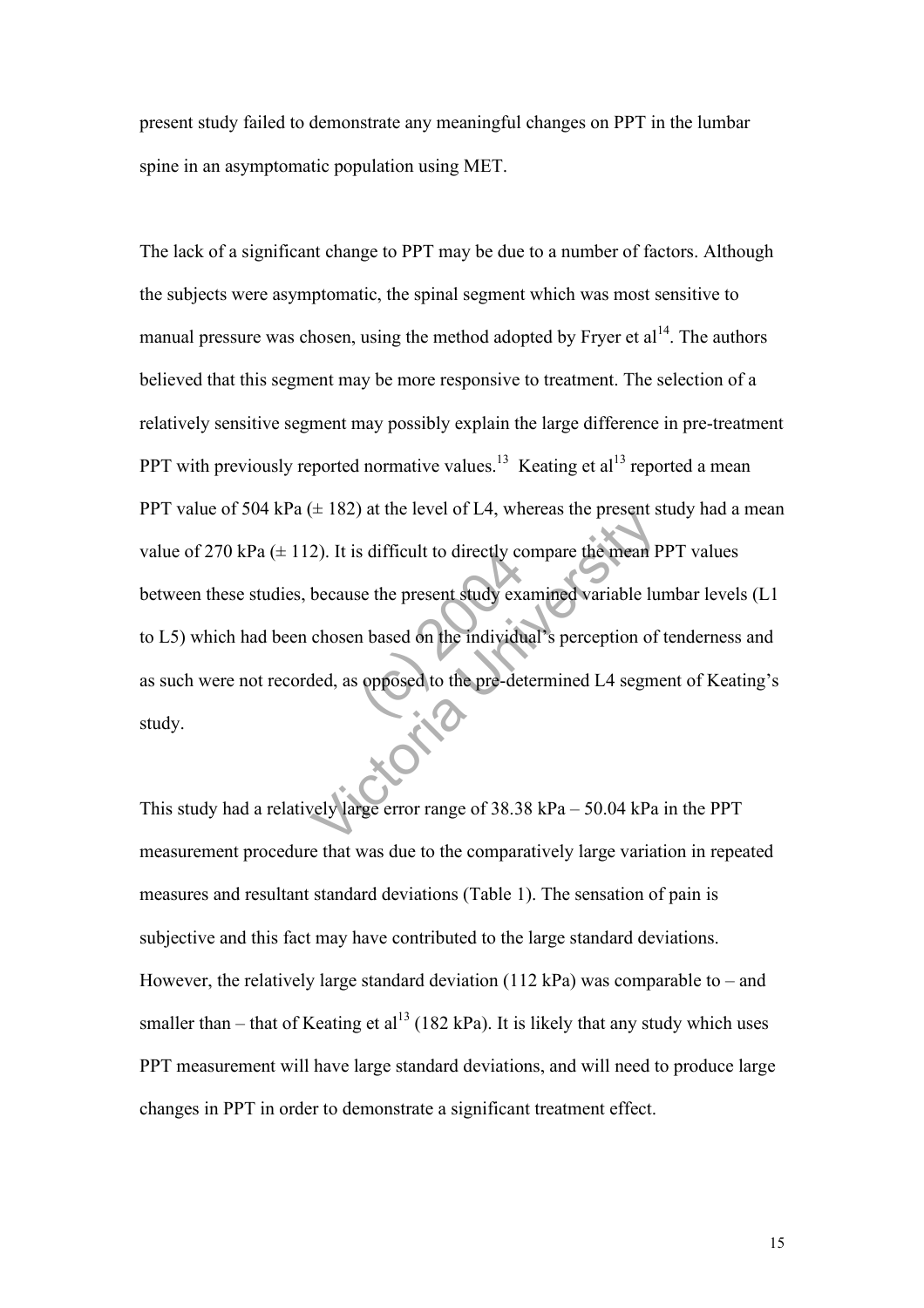In addition, subjects walked between testing rooms while this study was being performed, and it is therefore possible that this activity may have also had an influence on the PPT recordings. However, if walking from one room to another did dampen the post-treatment change in PPT, then this change was so transitory as to be clinically irrelevant. But future studies must take this into consideration and should restrict the amount of subject spinal movement between PPT measurements.

evious MET studies<br>lgesic effects on spinal<br>udies examined symptom<br>nal regions, the number wenter, and result in a more incaring the change<br>ent. Previous MET studies<sup>4,11</sup> that have used syn<br>hypoalgesic effects on spinal pain have had cor<br>nese studies examined symptomatic patients, ma<br>of spinal regions, the numb The present study examined asymptomatic subjects, and it is possible that symptomatic patients may present with lower PPT values which may provide a greater range for improvement, and result in a more meaningful change in pain perception post-treatment. Previous MET studies<sup>4,11</sup> that have used symptomatic patients to examine its hypoalgesic effects on spinal pain have had conflicting findings. While both these studies examined symptomatic patients, major differences existed in the selection of spinal regions, the number of MET treatments, and in the measurement of pain. Cassidy et al<sup>4</sup> compared the effect of a single rotational manipulation with MET on pain and ROM in the cervical region. Both groups had a similar improvement in pain and ROM, but the decrease in pain intensity as scored on the NRS-101 was greater than 1.5 times only in the manipulated group. In patients with acute LBP, Wilson et al<sup>11</sup> found that applications of MET treatment over a 4week period (twice a week) combined with the use of an exercise program produced a greater improvement in ODI score compared to the control group. This study was more similar in both its design and outcome to Cassidy et al<sup>4</sup> than Wilson et al<sup>11</sup> in that a single application of a rotational MET to the spine produced an effect on pain that needed to be interpretated with some caution. It is important to continue with

16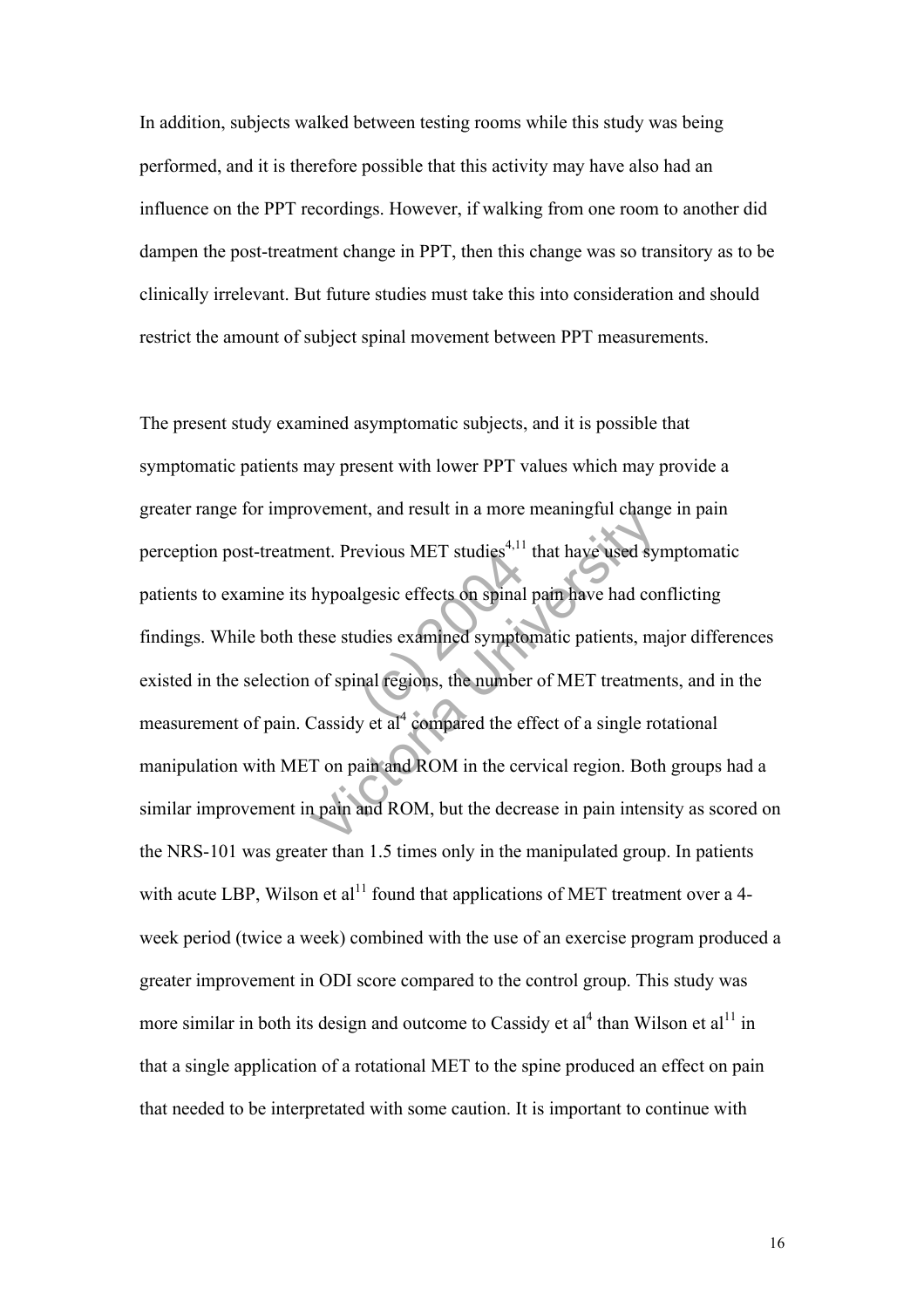future research on the potential hypoalgesic effects of MET, despite the lack of definitive findings in the present study.

weekly over a 4-week 1<br>lso, the study by Wilso<br>ctiveness of MET appl<br>ean Oswestry score wh<br>"no pain" compared to Egions in asymptomatic populations corroborate<br>twice weekly over a 4-week interval) significan<br>ion. Also, the study by Wilson et al<sup>11</sup> on sympt<br>nee effectiveness of MET applied over a longer t<br>wer mean Oswestry score whic Although the changes in PPT were small and within the error range of 38.38 kPa – 50.04 kPa of the measurement procedure, the significant changes and the medium effect size found in the present study suggest that MET may have the potential to influence PPT, despite only having used a single application on asymptomatic subjects. It is possible that future MET studies may have a stronger effect through the use of more than one treatment. Previous studies by Schenk and colleagues on the cervical<sup>8</sup> and lumbar<sup>9</sup> regions in asymptomatic populations corroborated how the repeated use of MET (twice weekly over a 4-week interval) significantly improved the range of spinal motion. Also, the study by Wilson et  $al<sup>11</sup>$  on symptomatic subjects with LBP, supported the effectiveness of MET applied over a longer treatment period. These patients had a lower mean Oswestry score which represented a minimum of 6 out of 10 questions scored as "no pain" compared to the control group. Examination of the effect of MET using symptomatic subjects is recommended for future research.

In private practice, osteopaths identify areas of dysfunction using the T.A.R.T $6,7$ acronym (A=asymmetry, R= range of motion, T= tissue texture and tenderness). While this study used tenderness over the lumbar spinous process as a diagnostic tool, previous MET research on the spine has used both asymmetry and range of motion testing in both asymptomatic subjects<sup>8-10</sup> and symptomatic patients<sup>4,11</sup>. The use of diagnosing a segmental dysfunction in these earlier studies<sup>4,8-11</sup> may also explain the stronger effect post-treatment, with significant improvements in spinal range of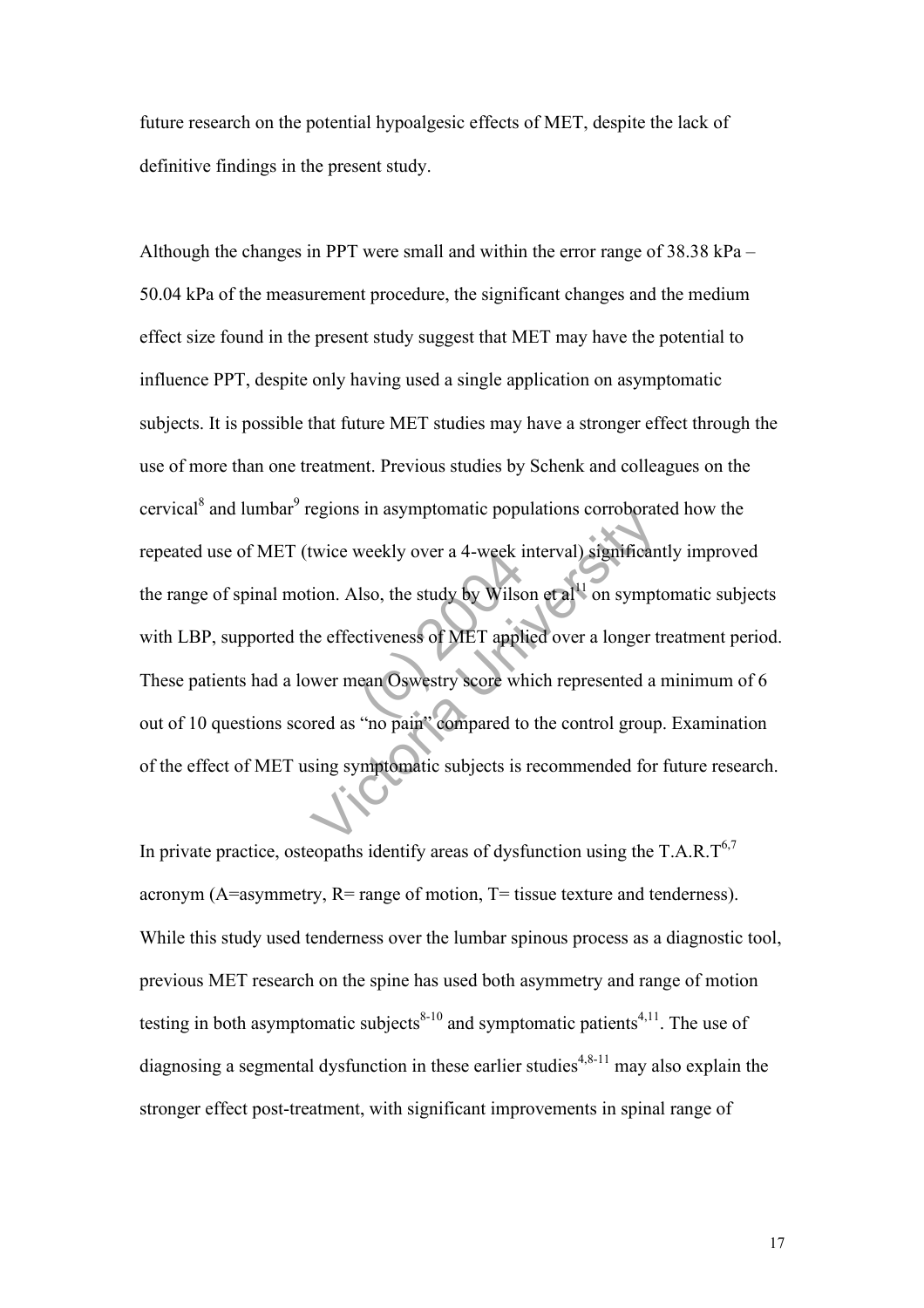motion<sup>4,8-11</sup> and improvement in spinal pain<sup>4,11</sup>. Future research which applies MET to an identified spinal dysfunction is recommended.

value was less than the<br>gful or it may have bee<br>eified spinal level. This<br>a certain amount of man<br>ham treatment rather the reproductionly and renability were well estable.<br>In PPT value was less than the error range of the<br>neaningful or it may have been the effect of an is<br>ne specified spinal level. This asymptomatic pop<br>sessed a certain amount The pilot reliability study suggested the measurement procedure had excellent repeatability (ICC =  $0.94$ ), so it was surprising to find a small decrease in the PPT values of the sham functional group post-intervention. However, this small change in kPa that occurred for the sham control became insignificant when using a *Bonferroni Correction* to reduce the risk of a false positive being declared.<sup>17</sup> The electronic algometer used was chosen for its reliability, ease-of-control in the application of the rate of pressure and its reproducibility and reliability were well established.<sup>12,13</sup> Because the decrease in PPT value was less than the error range of the present study, the result may not be meaningful or it may have been the effect of an increased subject awareness of the specified spinal level. This asymptomatic population of student osteopaths possessed a certain amount of manual therapy knowledge so the decision was made to use a sham treatment rather than a control to account for the placebo effect. The sham functional technique consisted of constant light palpation over the spinous process and subtle leverages to that level for 30 seconds. As expected, there appeared to be no therapeutic effect of this sham treatment, with the small change in kPa being less than the error range. Future studies may benefit from the inclusion of both a sham treatment and a control group for comparison against the MET group, a follow up study to observe how many subjects were naïve to the sham and a population naïve to manual therapy.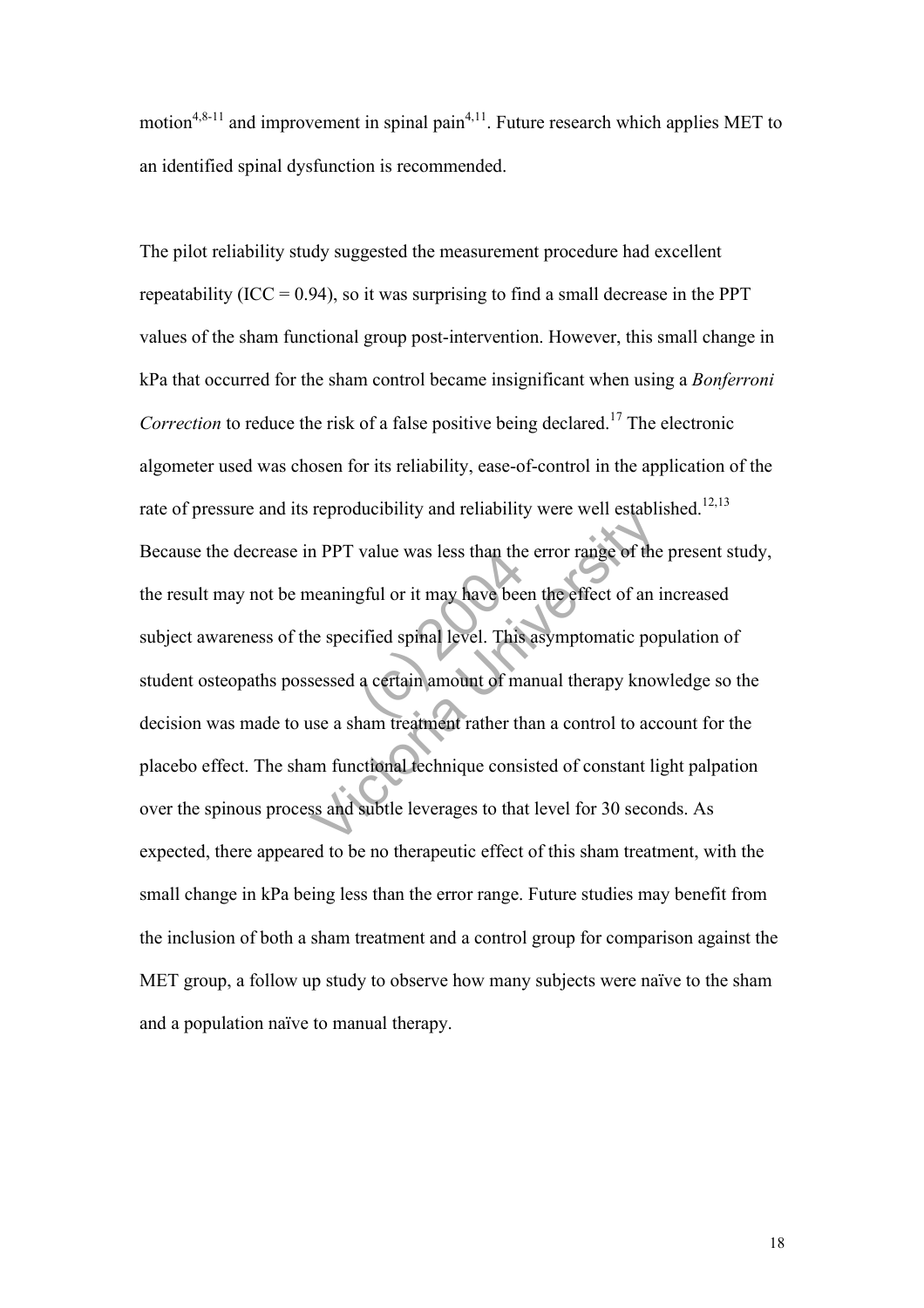#### **Conclusion**

erapeutic technique ren<br>
etermine its hypoalges<br>
arch include the use of<br>
pre-determined dysful<br>
lition of a control group Application of a single of rotational MET to the lumbar spine did produce a significant increase in PPT in this asymptomatic population. However, caution must be used when interpreting this result. Despite demonstrating statistically significant changes in PPT in the MET group and between the treatment groups, the changes in kPa were small and within the error range of the measurement procedure. Failure of the study to reveal any meaningful changes to PPT using MET may possibly be attributed to the use of an asymptomatic population, screening only for tenderness (rather than for signs of intervertebral dysfunction), a single application of the treatment intervention, lack of a control group and the reliability of the algometer. The effectiveness of MET as a therapeutic technique remains under investigated, with further research required to determine its hypoalgesic qualities. Important considerations for future research include the use of a symptomatic population, application of techniques to a pre-determined dysfunctional segment (using the T.A.R.T. criteria) and the addition of a control group.

Jictor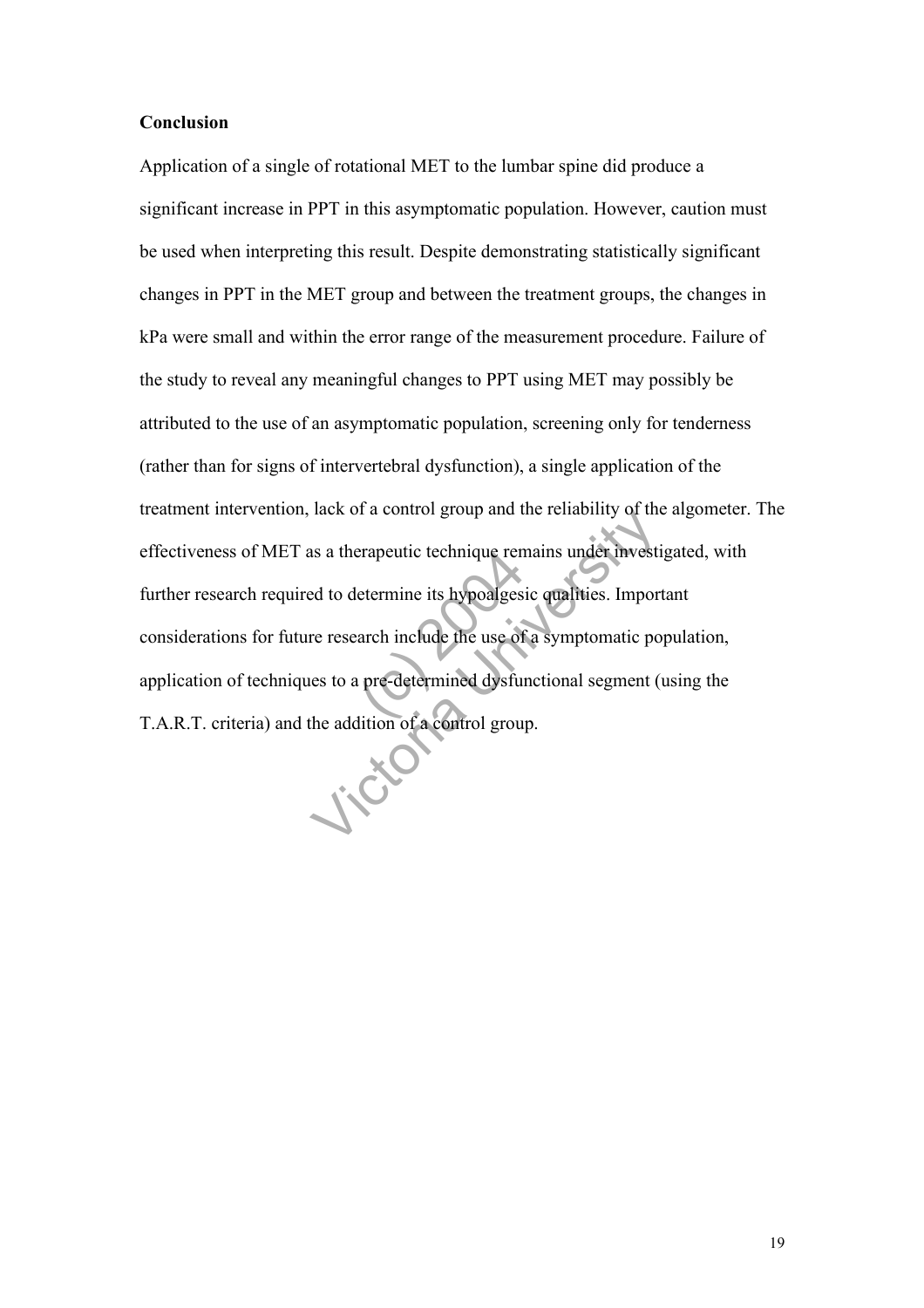#### **References**

- 1. Chiradejnant A, Maher CG, Latimer J, Stepkovitch N. Efficacy of "therapistselected" versus "randomly selected" mobilisation techniques for the treatment of low back pain: A randomised controlled trial. *Australian Journal of Physiotherapy* 2003;**49**:233-241.
- 2. Koes BW, Bouter LM, van Mameren H, Essers AH, Vertegen GM, Hofhuizen DM, Houben JP, Knipschild PG. The effectiveness of manual therapy, physical therapy, and treatment by the general practitioner for non-specific back and neck complaints: a randomized clinical trial. *Spine* 1992;**7**:28-35.
- 3. van Tulder MW, Koes BW, Bouter LM. Conservative treatment of acute and chronic non-specific low back pain. A systematic review of randomized controlled trials of the most common interventions. *Spine* 1997; **22**:2128-2156.
- back pain. A systemation<br>in interventions. Spine 1<br>ong-Hing K. The imm<br>in and range of motion<br>al Journal of Manipul Subset of the University of random<br>
Subset of the University of Fandor<br>
University 22:2128-215<br>
AA, Yong-Hing K. The immediate effects of m<br>
1 on pain and range of motion in the cervical sp<br>
Uled trial. Journal of Manipula 4. Cassidy JD, Lopes AA, Yong-Hing K. The immediate effects of manipulation versus mobilization on pain and range of motion in the cervical spine: a randomized controlled trial. *Journal of Manipulative and Physiological Therapeutics* 1992;**15**(9): 570-575.
- 5. Chaitow L, Liebenson C. *Muscle Energy Techniques*. Edinburgh: Churchill Livingstone; 1996.
- 6. Greenman PE. *Principles of Manual Medicine*. 2nd ed. Baltimore: Williams & Wilkins; 1996.
- 7. DiGiovanna EL, Schiowitz S. *An Osteopathic Approach to Diagnosis and Treatment*. 2nd ed. New York: Lippincott – Raven Publishers; 1997.
- 8. Schenk R, Adelman K & Rouselle J. The effects of muscle energy technique on cervical range of motion. *The Journal of Manual & Manipulative Therapy* 1994;**2**(4):149-155.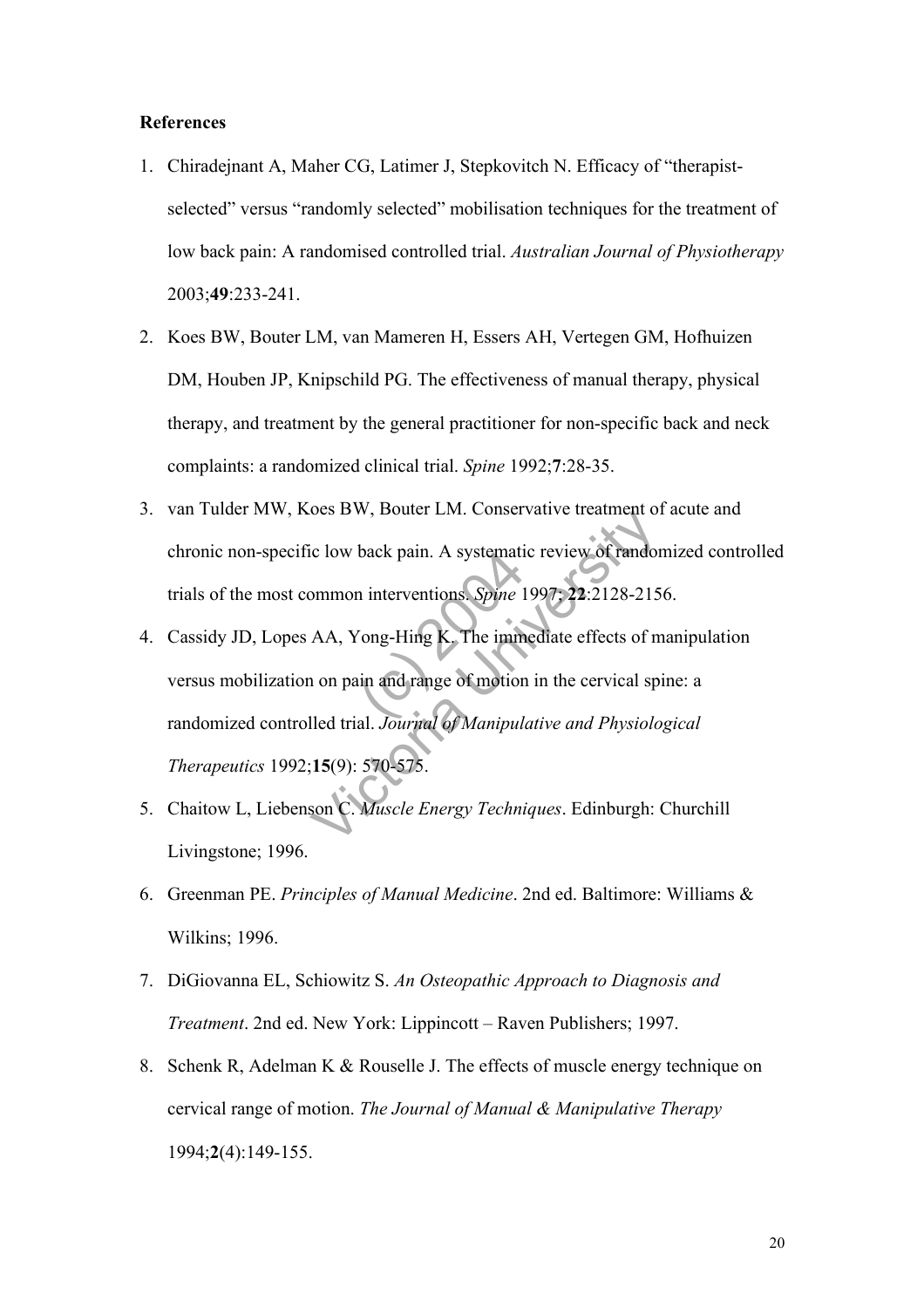- 9. Lenehan KL, Fryer G & McLaughlin P. The effect of muscle energy technique on gross trunk range of motion. *Journal of Osteopathic Medicine* 2003;**6**(1):13-18.
- 10. Schenk RJ, MacDiarmid A, Rouselle, J. The effects of muscle energy technique on lumbar range of motion. *The Journal of Manual & Manipulative Therapy* 1997;**5**(4):179-183.
- 11. Wilson E, Payton O, Donegan-Shoaf L, Dec K. Muscle energy technique in patients with acute low back pain: a pilot clinical trial. *Journal of Orthopaedic & Sports Physical Therapy* 2003;**33**(9):502-512.
- 12. Nussbaum EL, Downes L. Reliability of clinical pressure-pain measurements obtained on consecutive days. *Physical Therapy* 1998;**78**(2):160-169.
- Figure 1, Souving 1, Souving 1, Souving 1, Souving 1, Souving 1, Souving 1, Souving 1, Souving 1, Souving 1, Souving 1, The effect of manipulation and the theoretic spine 1,  $\frac{1}{2}$ E., Powell V, Young T, Souvlis, T, Jull, G. Midarison of pressure pain threshold between spinal arison of pressure pain threshold between spinal ects. *Manual Therapy* 2001;6(1):34-39.<br>AcIver S. The effect of manipulation 13. Keating L, Lubke C, Powell V, Young T, Souvlis, T, Jull, G. Mid-thoracic tenderness: a comparison of pressure pain threshold between spinal regions, in asymptomatic subjects. *Manual Therapy* 2001;**6**(1):34-39.
- 14. Fryer G, Carub J, McIver S. The effect of manipulation and mobilization on pressure pain thresholds in the thoracic spine. *Journal of Osteopathic Medicine* 2004;**7**(1):8-14.
- 15. Persson AL, Brogårdh C, Sjölund BH. Tender or not tender: test-retest repeatability of pressure pain thresholds in the trapezius and deltoid muscles of healthy women. *Journal of Rehabilitation Medicine* 2004;**36**(1):17-27.
- 16. Walker BF, Muller R, Grant WD. Low back pain in Australian adults. Prevalence and associated disability. *Journal of Manipulative & Physiological Therapeutics* 2004;**27**(4):238-244.
- 17. SISA (Simple Interactive Statistical Analysis). *Bonferroni*. Retrieved May 3, 2006, from, http://home.clara.net/sisa/bonhlp.htm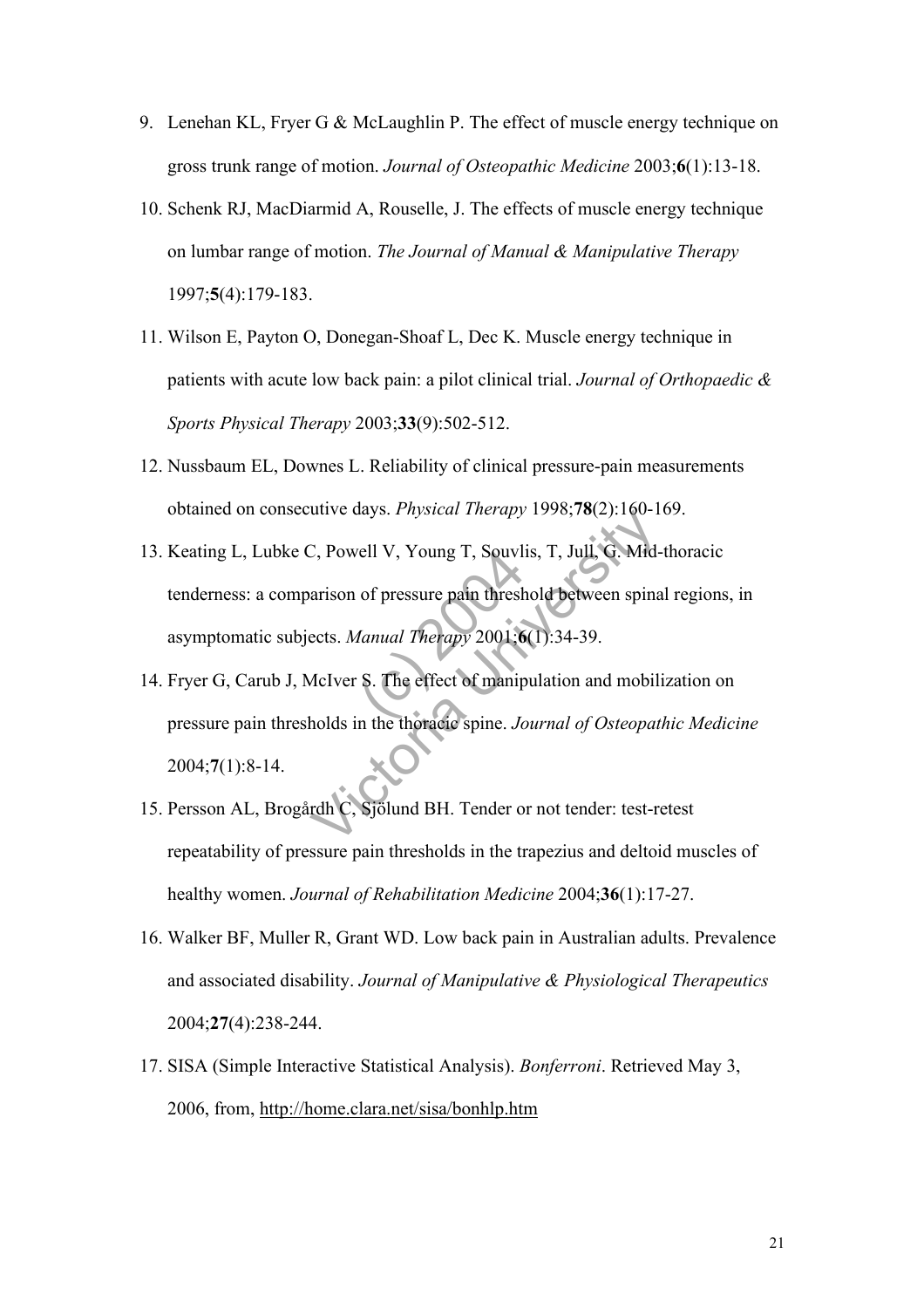18. Shechter, G. (n.d.) *T-test with Bonferroni Correction*. Retrieved May 3, 2006, from,

http://www.mathworks.com/matlabcentral/fileexchange/loadFile.do?objectId=411 4&objectType=file

19. Weisstein, E. W. *Bonferroni Correction*. Retrieved from *MathWorld*--A Wolfram Web Resource, May 3, 2006,

http://mathworld.wolfram.com/BonferroniCorrection.html

(c) 2012 Jicordia University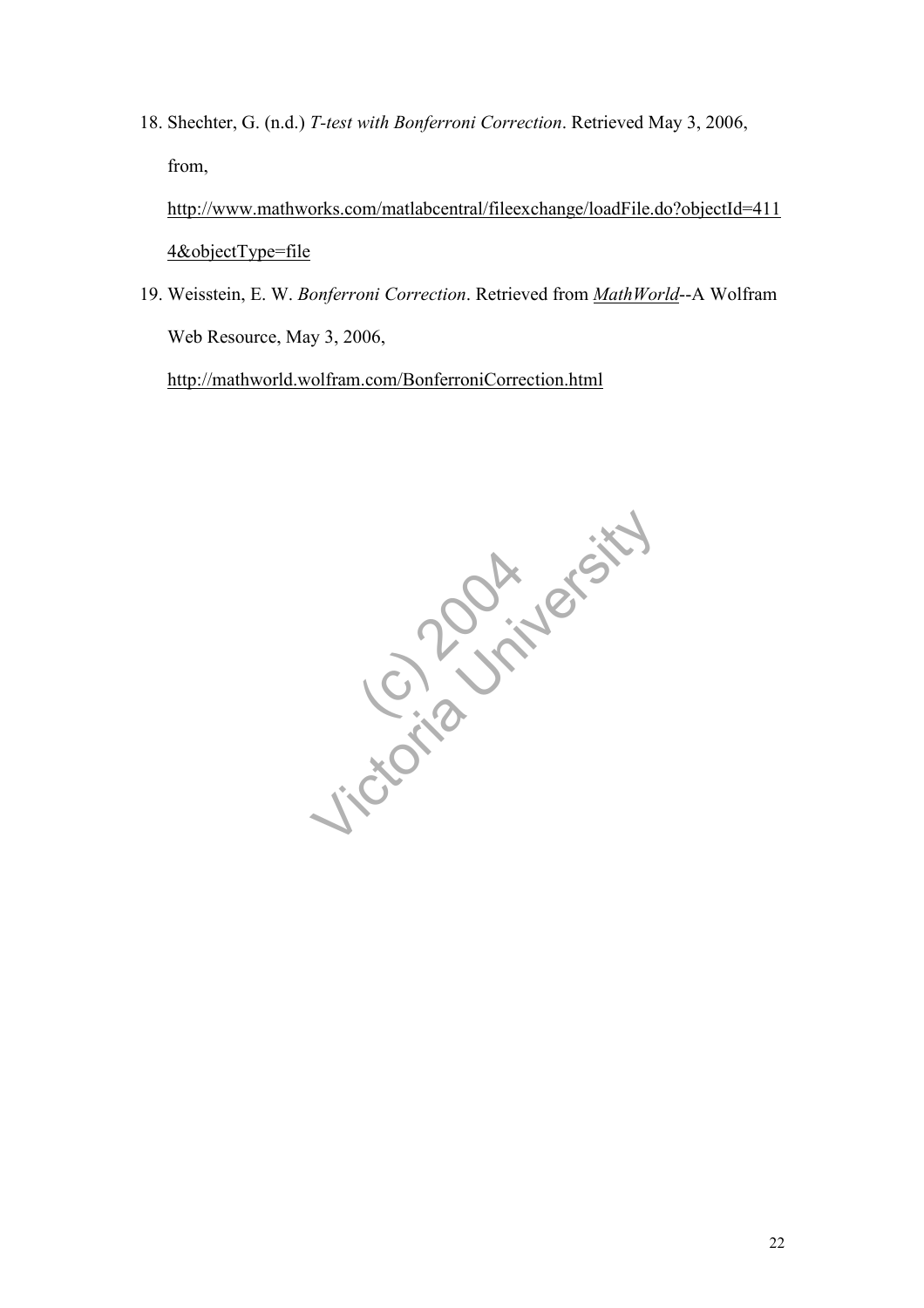

Fig. 1. PPT measurement using the algometer.



Fig. 3. Sham 'functional' technique.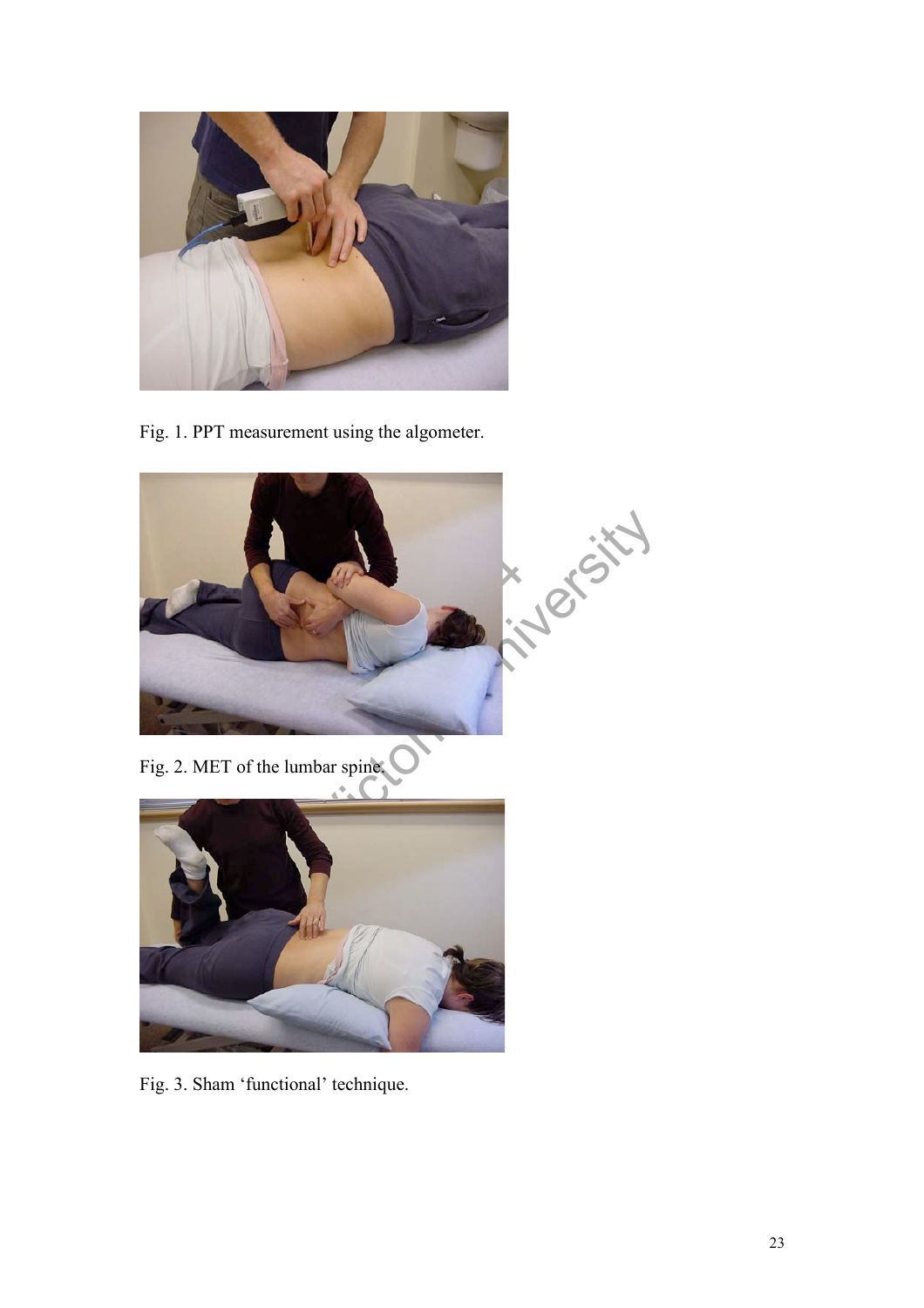(c) 2012 Jicordia University